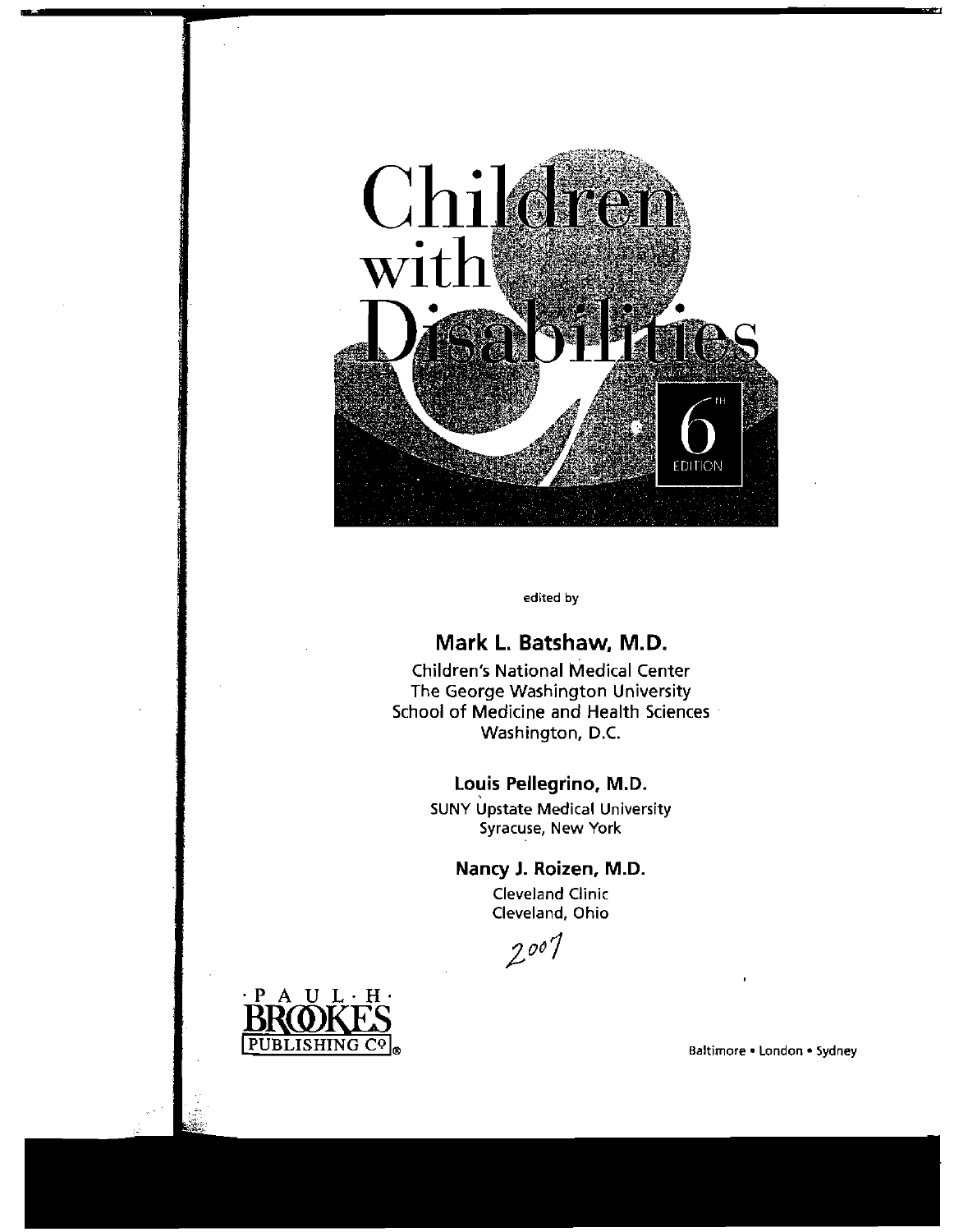# **Special Education Services**

*Elissa Batshaw Clair, Robin P. Church, and Mark L. Batshaw* 

Upon completion of this chapter, the reader will

/-

**「海岸の海岸の地域の地域の地域」** 

ا میں تاریخ عمل ا

- Be aware of the history of special education services
- Understand the components of an individualized education program
- Be familiar with the Individuals with Disabilities Education Improvement Act of 2004 and other legislation pertaining to education for children with disabilities
- Be knowledgeable about services and support available for children with disabilities

Special education is defined by the Individuals with Disabilities Education Improvement Act of 2004 (IDEA 2004; PL 108-<br>446) as "specially designed instruction, at no als with Disabilities Education Improvement Act of 2004 (IDEA 2004; PL 108 cost to parents, to meet the unique needs of a child with a disability" (§ 602[29]). Special education includes direct educational instruction by a special education teacher, language therapy, physical therapy, paraprofessional support, or consultation from the special education piofessional to the general education teacher. All special education services are individualized to provide the instruction nccesary to reach each child's goals. IDEX 2004 guarantees a free appropriate public education (FAPE) for all children with disahilities ages 3-21. A zero-reject provision mandates that even students who have severe and multiple impairments have the right to **FME** in the least restrictive environment (LRE).

Before the date of enactment of the Education for All Handicapped Children Act of 1775 (PL 94-142) the educational needs of millions of children with disahilities werc not being fully met because they did not receive appropriate educational services, were excluded entirely from the puhlic school system and from being educated with their peers, had undiagnosed disabilities that prevented them from havinga successful educational experience, or had a lack of adequate resources within the public school system to find services outside of the publicschool system (PL 108-446 5 [601][c][(2]). Since the

1970s, a series of legislation has attempted to address each of these issues. Figure 34.1 summarizes the history of educational law prior to the current law, IDEA 2004. A major change in the current law is that it requires special education teachers to be highly qualified—that is, state certified in both special education and general education unless the teacher only teaches students who will take alternative assessments (Council for Exceptional Children [CEC], 2004; see Table 34.1).

#### **JOHN**

John did not walk or speak his first word until 18 months. As a toddler, John received speech therapy in his home once per week in accordancewith an individualized family service plan (IFSP) provided under Part C (Infants andToddiers with Disabilities) of IDEA. These services were designed to help John's parents facilitate their son's communication skills. When John entered kindergarten, he was soon identified as having significant delays as compared with his classmates and in need of assessment for special education services. His parents gave permission for testing, which showed him to be functioning in the range of mild intellectual disabilities and thus eligible for special education services.

An individualized educational program (IEP) was developed with input from a team consisting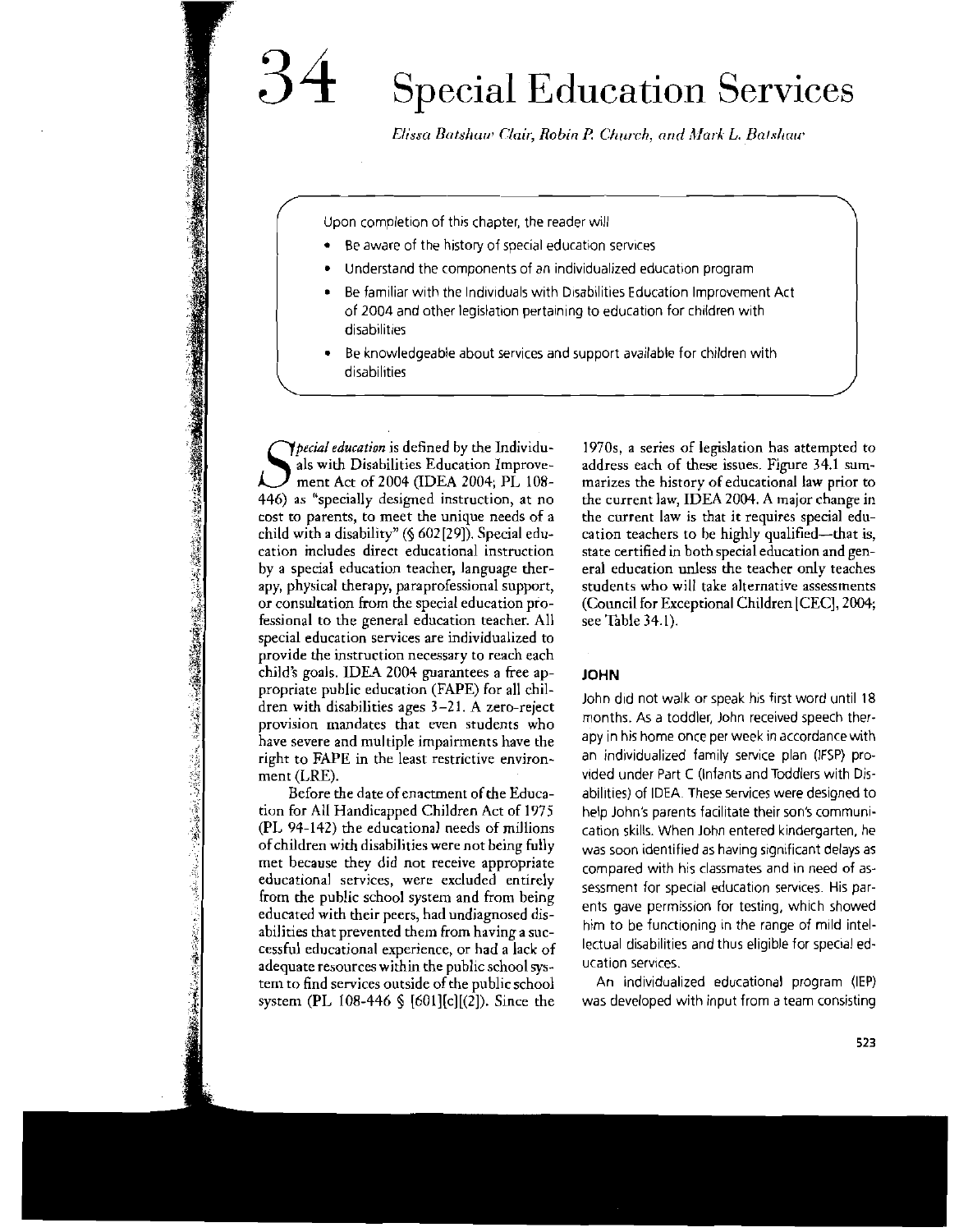cia1 education teacher, a speech-language pathol- pleted his public education, receiving a diploma, ogist, and John's parents. The IEP identified the and has subsequently been hired full time as an goals John would work toward, the amount of assistant chef at the restaurant. time he would spend receiving special education services, and the related services that would be provided to support his educational progress. **LEGISLATION THAT** 

The IEP team reviewed information from his most recent evaluation as well as teacher data col-<br>lection, parental input, and IEP team discussion to education law, contains a definition of disability. determine the most appropriate setting for pro- Other laws, however, also define this concept. viding special education services for John. The IEP team determined that the most appropriate place-<br> **Individuals with Disabilities**<br> **Education Improvement Act of 2004** was co-taught by a general education teacher and a special education teacher. The class con-<br>For a child to receive special education services, tained children with and without disabilities. The he or she must have a physical, cognitive, or betwo teachers worked together so that all children havioral impairment that interferes with the have access to the same core curriculum,<br>have access to the same core curriculum, ability to benefit from instruction in the general<br>have differentiated instruction and modifications with differentiated instruction and **modifications** classroom curriculum. The specific disabilities<br>to the schoolwerk. The team also desided that recognized by IDEA 2004 legislation fall under to the schoolwork. The team also decided that the following categories: mental retardation<br>John would require related services from a speech-<br>the following categories: mention in the following categories: mental retardatio John would require related services from a speech-<br>
language pathologist. Sometimes this therapist (including deafness), speech or language im-<br>
would teach all or part of the class a lesson; at regiments visual impairment would teach all or part of the class a lesson; at pairments, visual impairments (including blind-<br>other times she would work with John individually. Thess), emotional disturbances, orthopedic im-

was reassessed on an ongoing basis so that ad-<br>**health impairments in the many than the alternation** in the hyperactivity disorder), and specific learning justments to his IEP could be made. When John was 16 years old, he began the transition planning disabilities (multiple disabilities and develop-<br>process mandated by IDEA, With his input during mental delays) for children ages 3–9 (§ 60213) process mandated by IDEA. With his input during mental delays) for children ages  $3-9$  (§ 602[3]<br>a transition planning inventory an **individual** [a]). Among these impairments, autism is the a transition-planning inventory, an **individual-**  $\begin{bmatrix} a_{11} & A_{11} & b_{11} \\ a_{21} & a_{21} & b_{21} \\ a_{31} & a_{32} & b_{31} \\ a_{42} & a_{41} & b_{41} \\ a_{51} & a_{52} & a_{53} \\ a_{61} & a_{62} & a_{63} \\ a_{72} & a_{83} & a_{73} \\ a_{81} & a_{$ **ized transition plan (ITP)** was developed as part the special education population, with an almost fifteen-fold in-<br>of his IEP. John was very interested in cooking, often assess (from 5.415 sepected andents to 79.740) of hislef, John was very interested in cooking, often crease (from 5,415 reported students to 78,749<br>preparing creative meals at home. He chose to at-<br>tend prevocational food service classes in addition 1991–1992 to 2000–2 to his academic courses. The high school offered Education, 2002). career cluster experiences in culinary arts, and John continued taking vocational classes, honing his skills as a chef. With the help of a job coach **Other Legislation**  provided by the Bureau of Vocational Rehabilita- The basic concept of IDEA is that of zero retion, John secured a summer job at a local restau-<br> $\text{ject}$  in other words, that every child with disrant. He continued in his school program through abilities should be accommodated within the age 21 because special education legislation man-<br>dates services through this age for students with the IDEA 2004 criteria for disabilities, he or she dates services through this age for students with disabilities who have not earned all of their may still receive special education services credits toward graduation, 2) need additional through Section 504 of the Rehabilitation Act<br>of 1973 (PL 93-112) or through the Americans transition services, or 3) are earning an alternative with Disabilities Act (ADA) of 1990 (PL 101-<br>certificate rather than a general education di-<br> $\frac{1236}{1236}$  the objectives and language of which are certificate rather than a general education di-<br> $\frac{336}{2}$ , the objectives and language of which are<br>ploma. Beginning in eleventh grade, when John wery similar. These two acts are intended to sswas 19, he worked half days at the restaurant  $\frac{1}{10}$  tablish a "level playing field" by eliminating while continuing to attend school part time. At 20  $\frac{1}{10}$  barriers that exclude neonle with disabilities

of a psychologist, a general education and a spe- munity college as part of his ITP. At 21, he com-

education law, contains a definition of disability.

ness), emotional disturbances, orthopedic im-John made good progress in this program and pairments, autism, traumatic brain injury, other 1991-1992 to 2000-2001 (U.S. Department of

very similar. These two acts are intended to esbarriers that exclude people with disabilities years old, he enrolled in culinary classes at a com- from participationin thecommunityand work-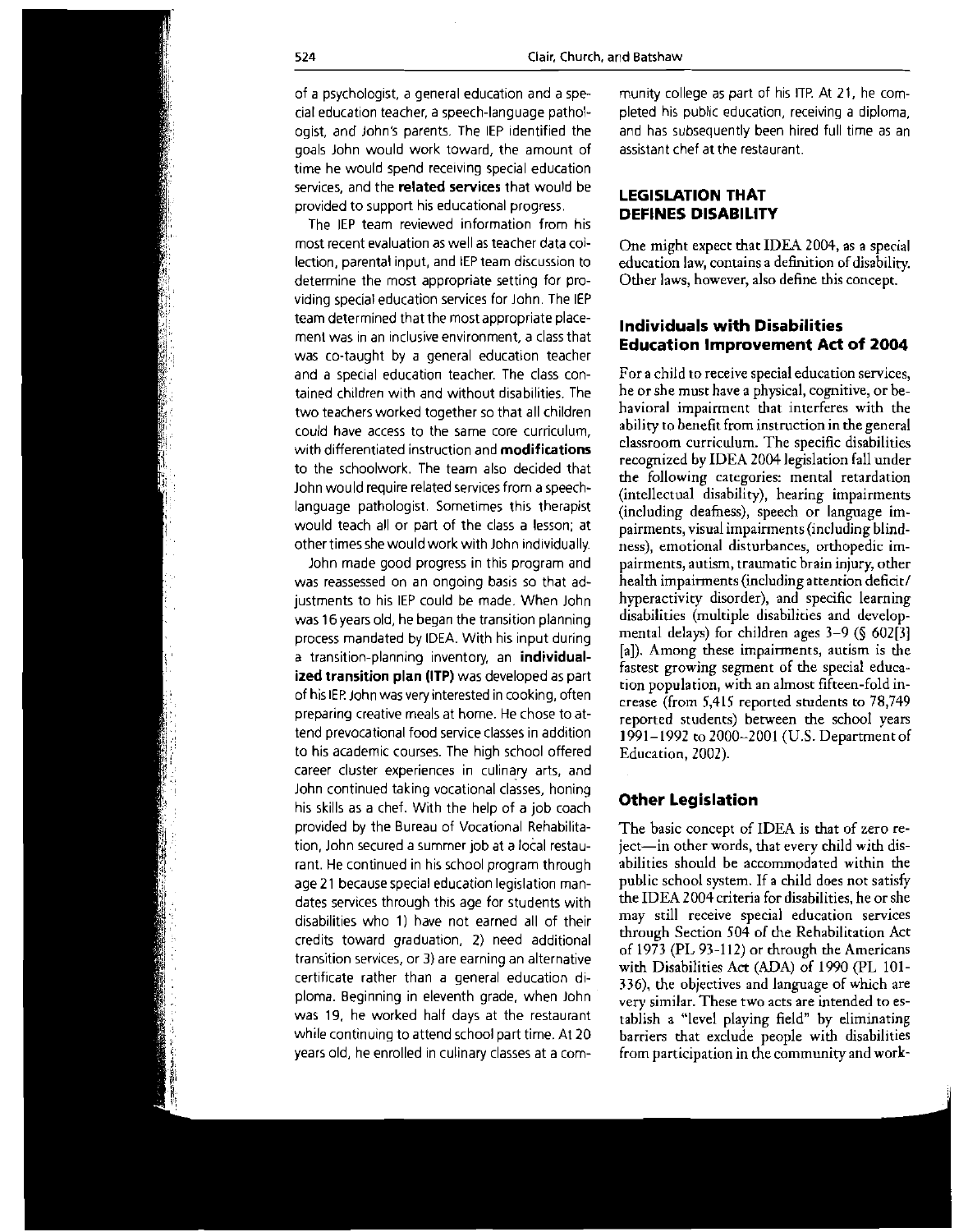#### **bilities**  ent Act of 2004

**L** is that of zero revery child with disnodated within the uld does not satisfy isabilities, he or she Rehabilitation Act ugh the Americans **<sup>1</sup>**of **1990** (PL **101**  are intended to es-Id" by eliminating le with disabilities nmunity and work-

| ITP. At 21, he com-<br>receiving a diploma.<br>hired full time as an                                                                                         | Elementary<br>and Secondary<br><b>Education Act</b><br>1965                                       | Commonwealth<br>of Pennsylvania                                                                                                                                                                                                                                                                                                                                                                                                                                       |                                                                                                                                                                                                                                                                                                                                                                                                                                                                                                                                                                  | Education of the<br>Handicapped Act<br>Amendments<br>1986                                                                                                                                                                                                    |  | <b>IDEA '97</b><br>Amenaments<br>1997                            |                                                                                                                                                           |  |  |  |
|--------------------------------------------------------------------------------------------------------------------------------------------------------------|---------------------------------------------------------------------------------------------------|-----------------------------------------------------------------------------------------------------------------------------------------------------------------------------------------------------------------------------------------------------------------------------------------------------------------------------------------------------------------------------------------------------------------------------------------------------------------------|------------------------------------------------------------------------------------------------------------------------------------------------------------------------------------------------------------------------------------------------------------------------------------------------------------------------------------------------------------------------------------------------------------------------------------------------------------------------------------------------------------------------------------------------------------------|--------------------------------------------------------------------------------------------------------------------------------------------------------------------------------------------------------------------------------------------------------------|--|------------------------------------------------------------------|-----------------------------------------------------------------------------------------------------------------------------------------------------------|--|--|--|
| A 2004, as a special<br>finition of disability.<br>efine this coneept.                                                                                       | 1970                                                                                              | <b>Education of the</b><br>Handicapped Act                                                                                                                                                                                                                                                                                                                                                                                                                            | 1975                                                                                                                                                                                                                                                                                                                                                                                                                                                                                                                                                             | <b>Education for All</b><br>Handicapped<br>Children Act                                                                                                                                                                                                      |  | 1990<br>Individuals<br>with Disabilities<br><b>Education Act</b> |                                                                                                                                                           |  |  |  |
|                                                                                                                                                              |                                                                                                   |                                                                                                                                                                                                                                                                                                                                                                                                                                                                       |                                                                                                                                                                                                                                                                                                                                                                                                                                                                                                                                                                  |                                                                                                                                                                                                                                                              |  |                                                                  |                                                                                                                                                           |  |  |  |
|                                                                                                                                                              | Elementary and Secondary Education Act<br>of 1965 (PL 89-10)                                      |                                                                                                                                                                                                                                                                                                                                                                                                                                                                       |                                                                                                                                                                                                                                                                                                                                                                                                                                                                                                                                                                  | child's economic condition                                                                                                                                                                                                                                   |  |                                                                  | Attempted to correct unequal educational opportunities that resulted from a                                                                               |  |  |  |
| education services,<br>al, cognitive, or be-<br>Education of the Handicapped Act (EHA)<br>of 1970 (PL 91-230)<br>interferes with the<br>ction in the general |                                                                                                   |                                                                                                                                                                                                                                                                                                                                                                                                                                                                       |                                                                                                                                                                                                                                                                                                                                                                                                                                                                                                                                                                  | Amendment to earlier legislation that established a core grant program for<br>local education agencies (LEAs) to provide services for children with<br>disabilities                                                                                          |  |                                                                  |                                                                                                                                                           |  |  |  |
|                                                                                                                                                              | Pennsylvania Association of Retarded<br>Citizens (FARC) v. Commonwealth<br>of Pennsylvenia (1971) |                                                                                                                                                                                                                                                                                                                                                                                                                                                                       | <b>PARC</b> proved<br>• All children with intellectual disability are capable of benefiting from a<br>program of education and training<br>· Education cannot be defined as only the provision of academic<br>experiences for children<br>. Having undertaken to provide all children with a free appropriate<br>education (FAPE), the state could not deny students with intellectual<br>disability access to FAPE<br>. The earlier students with intellectual disability are provided education, the<br>better the predictable learning outcomes (Yell, 1998). |                                                                                                                                                                                                                                                              |  |                                                                  |                                                                                                                                                           |  |  |  |
|                                                                                                                                                              | Education for All Handicapped Children<br>Act of 1975 (PL 94-142)                                 |                                                                                                                                                                                                                                                                                                                                                                                                                                                                       |                                                                                                                                                                                                                                                                                                                                                                                                                                                                                                                                                                  | ● Was a funded program<br>for fair evaluation and assessment                                                                                                                                                                                                 |  |                                                                  | • Provided FAPE to all school-age children, regardless of their disability<br>. Defined the disabilities that would be covered and established guidelines |  |  |  |
|                                                                                                                                                              | Education of the Handicapped Act<br>Amendments of 1986 (PL 99-457)                                | • Extended special education services to infants and preschoolers<br>• Developed an individual family service plan (IFSP) for infants and<br>todd/ers in early intervention programs (Mercer, 1997)                                                                                                                                                                                                                                                                   |                                                                                                                                                                                                                                                                                                                                                                                                                                                                                                                                                                  |                                                                                                                                                                                                                                                              |  |                                                                  |                                                                                                                                                           |  |  |  |
|                                                                                                                                                              | Individuals with Disabilities Education Act<br>(IDEA) of 1990 (PL 101-476)                        | • Used person-first language and replaced the word handicap with<br>disability<br>• Arranged for transition planning to occur to help students progress from<br>high school into adulthood (Mercer, 1997)<br>• Emphasized meeting the needs of ethnically and culturally diverse<br>children with disabilities<br>. Indicated early Intervention programs to address the needs of children<br>who were exposed prenatally to maternal substance abuse (Mercer, 1997). |                                                                                                                                                                                                                                                                                                                                                                                                                                                                                                                                                                  |                                                                                                                                                                                                                                                              |  |                                                                  |                                                                                                                                                           |  |  |  |
|                                                                                                                                                              | Individuals with Disabilities Education Act<br>Amendments of 1997 (IDEA '97;<br>PL 105-17)        |                                                                                                                                                                                                                                                                                                                                                                                                                                                                       |                                                                                                                                                                                                                                                                                                                                                                                                                                                                                                                                                                  | . Strengthened the role of parents<br>. Gave increased attention to racial, ethnic, and linguistic diversity to<br>prevent inappropriate identification and mislabeling<br>. Ensured that schools are safe and conducive to learning<br>nonadversarial means |  |                                                                  | • Encouraged parents and educators to work out their differences by using                                                                                 |  |  |  |
| ild does not satisfy                                                                                                                                         |                                                                                                   |                                                                                                                                                                                                                                                                                                                                                                                                                                                                       |                                                                                                                                                                                                                                                                                                                                                                                                                                                                                                                                                                  |                                                                                                                                                                                                                                                              |  |                                                                  |                                                                                                                                                           |  |  |  |

education services **1996 neume 34.1.** History of educational law prior to the current law, the Individuals with Disabilities Education Improvement Act of education **Improvement Act of** 2004 (IDEA 2004; PL 108-446).

> erimination from participation, be they physical (e.g., steps instead of ramps) or programmatic (e.g., exclusion of a child with HIV from the classroom).

guage of whieh are place. The acts try to eliminate hurdles and dis-<br>are intended to es-<br>erimination from participation, be they physi-<br>under Section 504 than under IDEA 2004. Although Section 504 covers all students covered by IDEA 2004, the reverse is not the case. Specifically, Section 504 protects all people who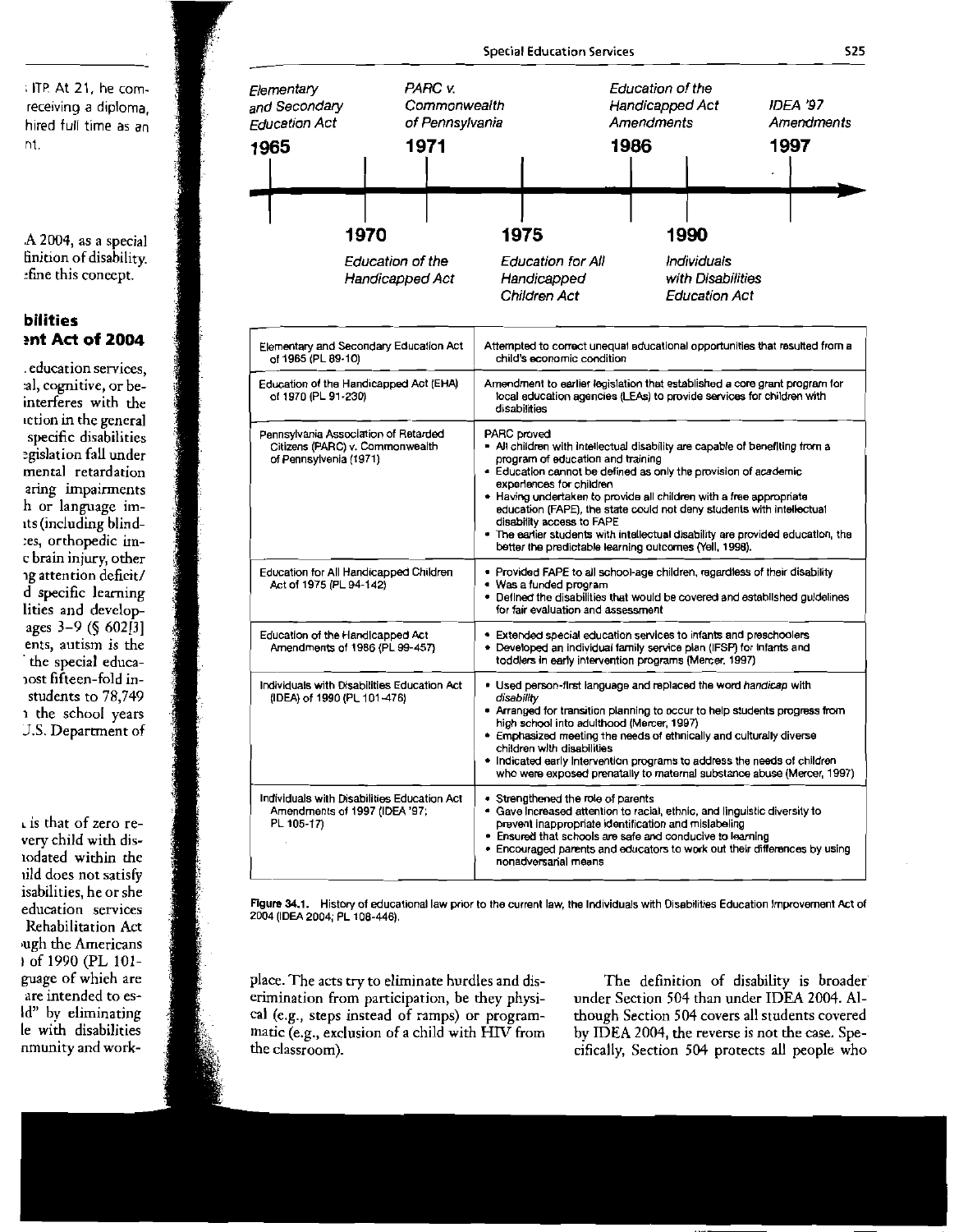Table 34.1. Summary of requirements to be a highly qualified special education teacher per the Individuals with Disabilities Education Improvement Act of 2004 (PL **108-446)** 

| Category of special education teachers                                                                                                                                                                               | Requirements                                                                                                                                                                                                                       |  |  |  |  |  |
|----------------------------------------------------------------------------------------------------------------------------------------------------------------------------------------------------------------------|------------------------------------------------------------------------------------------------------------------------------------------------------------------------------------------------------------------------------------|--|--|--|--|--|
| All special education teachers-general requirements                                                                                                                                                                  | Hold at least a Bachelor of Arts degree                                                                                                                                                                                            |  |  |  |  |  |
|                                                                                                                                                                                                                      | Must obtain full state special education certification<br>or equivalent licensure                                                                                                                                                  |  |  |  |  |  |
|                                                                                                                                                                                                                      | Cannot hold an emergency or temporary certificate                                                                                                                                                                                  |  |  |  |  |  |
| New or veteran elementary school teachers teaching<br>one or more core academic subjects only to<br>children with disabilities held to alternative<br>academic standards (most severe cognitive<br>disabilities)     | In addition to the general requirements listed above,<br>may demonstrate academic subject competence<br>through a High, Objective, Uniform State Standard<br>of Evaluation (HOUSSE) process                                        |  |  |  |  |  |
| New or veteran middle or high school teachers<br>teaching one or more core academic subjects only<br>to children with disabilities held to alternative<br>academic standards (most severe cognitive<br>disabilities) | In addition to the general requirements, may<br>demonstrate "subject matter knowledge<br>appropriate to the level of instruction being<br>provided, as determined by the State, needed to<br>effectively teach to those standards" |  |  |  |  |  |
| New teachers of two or more academic subjects who<br>are highly qualified in math, language arts, or<br>science                                                                                                      | In addition to the general requirements, has 2-year<br>window in which to become highly qualified in the<br>other core academic subjects and may do this<br>through the HOUSSE process                                             |  |  |  |  |  |
| Veteran teachers who teach two or more core<br>academic subjects only to children with disabilities                                                                                                                  | In addition to the general requirements, may<br>demonstrate academic subject competence<br>through the HOUSSE process (including a single<br>evaluation for all core academic subjects)                                            |  |  |  |  |  |
| Consultative teachers and other special education<br>teachers who do not teach core academic<br>subjects                                                                                                             | Only meet general requirements                                                                                                                                                                                                     |  |  |  |  |  |
| Other special education teachers teaching core<br>academic subjects                                                                                                                                                  | In addition to the general requirements, meet<br>relevant requirements for new elementary school<br>teachers, new middle or high school teachers, or<br>veteran teachers                                                           |  |  |  |  |  |

have a physical or mental impairment that sub-<br>ages  $3-5$  years who are not yet registered for stantially limits one or more major life activi- school. The implementation of this requireties, have a record of such impairment, or are ment varies from state to state, but in addition regarded as having such an impairment. The to having access to official preschool Child Find<br>following are examples of students who may be (early intervention) programs, generally parcovered by Sectinn 504 to receive special edua- ents can bring their child to the local school distion services but are not covered by IDEA 2004: trict and request an evaluation. The stated purstudents with communicable diseases (e.g., HIV); pose of the initial evaluation is to determine<br>students who are addicted to drugs, including whether a child has a disability and, if present, students who are addicted to drugs, including<br>alcohol; students with temporary disabilities resulting from accidents who may need short- (PL 108-446, \$9 612 [a][lO][A][ii] and **5** 614[a] term hospitalizations or homebound recovery; [1][A]).<br>students with attention disorders without sig-<br>Parental consent is required prior to an students with attention disorders without significant academic deficiencies; and students evaluation. This conscnt, however, does not with Tourette syndrome. Serve as conscnt for placement of the child in a

# **ASSESSMENT AND ELIGIBILITY**

discriminatory evaluation for any child sus-<br>
ogist, occupational therapist, physical therapist, pecred of having a disahility. This includes chil- and social worker. The evaluation team should dren enrolled in private schools and children use a comprehensive assessment process to ad-

(early intervention) programs, generally parto establish the educational needs of the child

special education program; this must be ob-**NONDISCRIMINATORY** tained separately. A child is usually evaluated by<br>**A multidisciplinary** team consisting of a psychologist and one or more of thc following ed- I Public schools are obligated to provide a non- ucation professionals: speech-language pathol-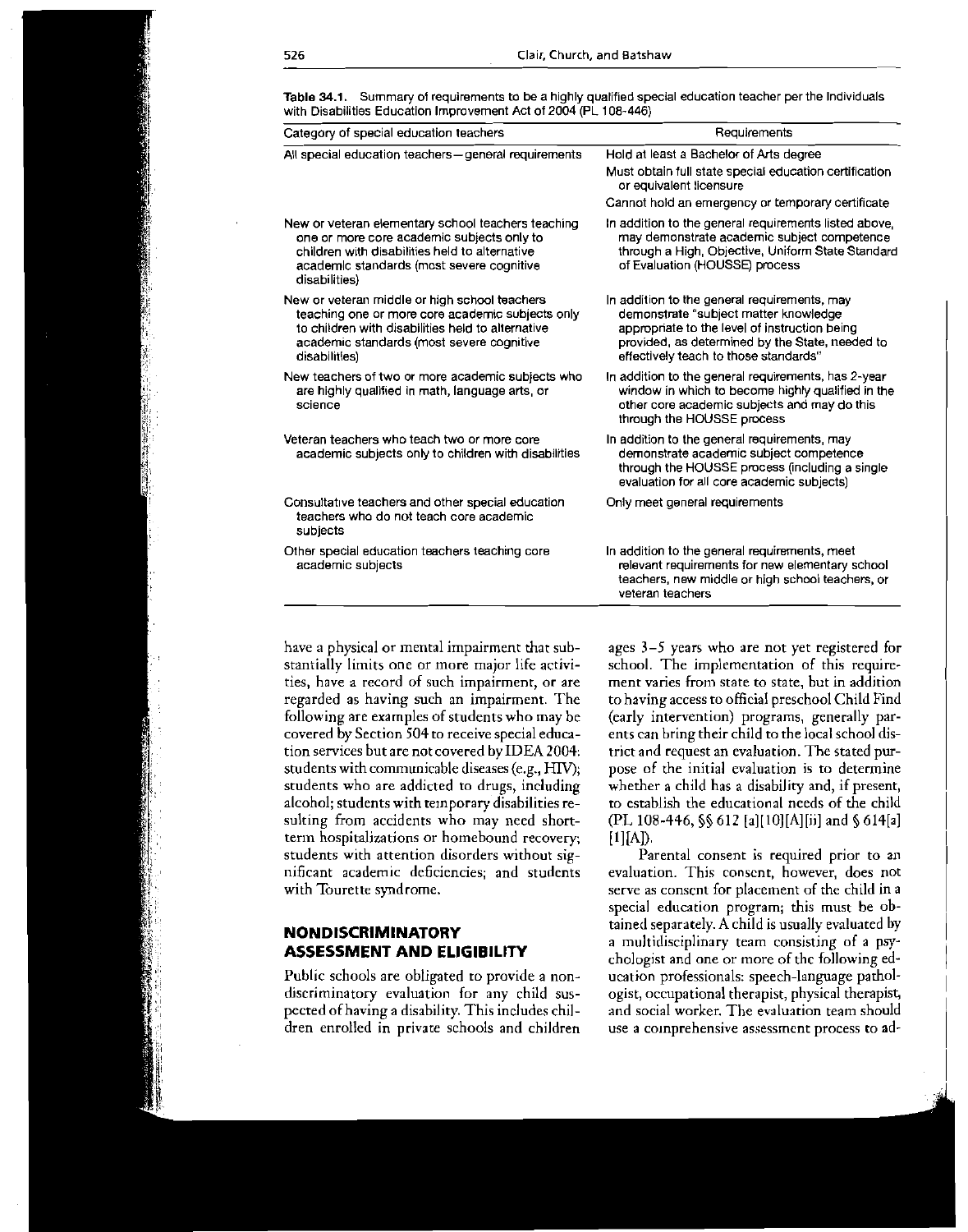### ts

degree iucation certification

?mporary certificate

ements listed above,<br>abject competence iform State Standard **9s** 

ements, may<br>knowledge truction being le State, needed to ~dards"

ements, has 2-year<br>lighly qualified in the and may do this

ernents, may ;t competence ;(including a single lic subjects)

?merits, meet elementary school school teachers, or

: yet registered for In of this require-Ite, but in addition .eschool Child Find ms, generally par- :he local school dis-In. The stated pur-In is to determine lity and, if present, needs of the child [A][ii] and  $\frac{6}{14}$ [a]

pired prior to an lowever, does not .nt of the child in a this must be oblsually evaluated by misting of a psyf the following edh-language patholphysical therapist, lation team should lent process to address the child's strengths, interests, goals, and needs in order to determine whether and which special education services are required. The typical evaluation may include tests of intelligence, academic skills, memory, visual-motor integration, adaptive behavior, reading, math, social-emotional skills, motor skills, sensory integration, and language. For children whose cognitive functioning is at a preschool level, testing focuses on communication, social, and adaptive skills.

The multidisciplinary team must follow specific guidelines during the evaluation of the child. These guidelines were created in response to certain faulty evaluation practices in the past, which had led to many children (especially minority children; see the Overrepresentation section) being incorrectly placed in special education. These children were often labeled "mentally retarded" on the basis of one test, typically an IQ test. With this in mind, a number of mandates for nondiscriminatory evaluation procedures were put in place as part of IDEA 2004. The key mandates are that a number of tests must be used to determine if the child has a disability and that parental input must be included. Specific guidelines include use of a variety of assessment tools and strategies, cousideration of information provided by the parent, use of multiple procedures to determine whether a child has a disability, use of multiple procedures to determine an appropriate educational program for the child, use of technically sound instruments that may assess the relative contribution of cognitive and behavioral factors, in addition to physical or developmental factors, and use of the child's native language in all evaluation procedures (PL 108-466, § 614[a][2][A-C] and 614[b][3][A]).

With increasing concerns about the rising number of students classified as having a learning disability, IDEA 2004 prohibits eligibility decisions from being made based on a lack of instruction or as a result of limited English proficiency (PL 108-446, § 614 [b][5][A-C]). Reevaluation of a child with a disability is required to take place no more than once per year or less than once every **3** years unless the parent and local education agency (LEA) agree that the time lines should be altered.

#### **Overrepresentation**

Oue of the purposes of IDEA 2004 is to reduce the overrepresentation of minorities in special education. African Americans have the highest level of overrepresentation. This is most pronounced in the areas of intellectual disability and emotional disturbances. African American students make up 34% of the intellectual disability population in public schools, although they represent only 14% of the population (US. Department of Education, 2002). Two factors have been found to be the best predictors of receiving a diagnosis of intellectual disability or emotional disturbances: poverty and being African American (Hosp & Resehily, 2004). African American students are also significantly overrepresented in receiving special education services for 60% or more of the day, or 31% compared with 15% of Caucasian students (U.S. Department of Education, 2001).

### **SERVICES PROVIDED BY SPECIAL EDUCATION TEACHERS**

Special education teachers provide the majority of services to students with disabilities. The task of the special education teacher is to provide the educational instruction and support necessary for each child to achieve his or her personal best aud to prepare the child for life after school. Special education teachers collaborate with general education teachers to instruct students in a general education setting. However, a more substantial amount of time is spent directly instructing children with disabilities. Teachers develop lessons for each child that are uniquely designed to meet the student's needs.

Special education teachers give direct instruction in academic, functional, and behavioral areas. In academics, they may teach the same material that is taught in the general education setting but with an emphasis on specific areas of need. Alternately, the special education teacher may teach similar academic subject matter but using simplified materials. Special education teachers instruct in functional skills such as reading environmental signs (e.g., those that say "Stop" or "Exit"), learning their address and telephone number, or counting money to make purchases. For older students, the teacher may instruct in vocational skills such as filling out an employment application or setting tables at a restaurant. Students with disabilities often have social skill impairments and benefit from explicit social skills instruction. The special education teacher develops lessons for skills such as joining a game, resolving conflicts, or appropriately getting the teacher's attention.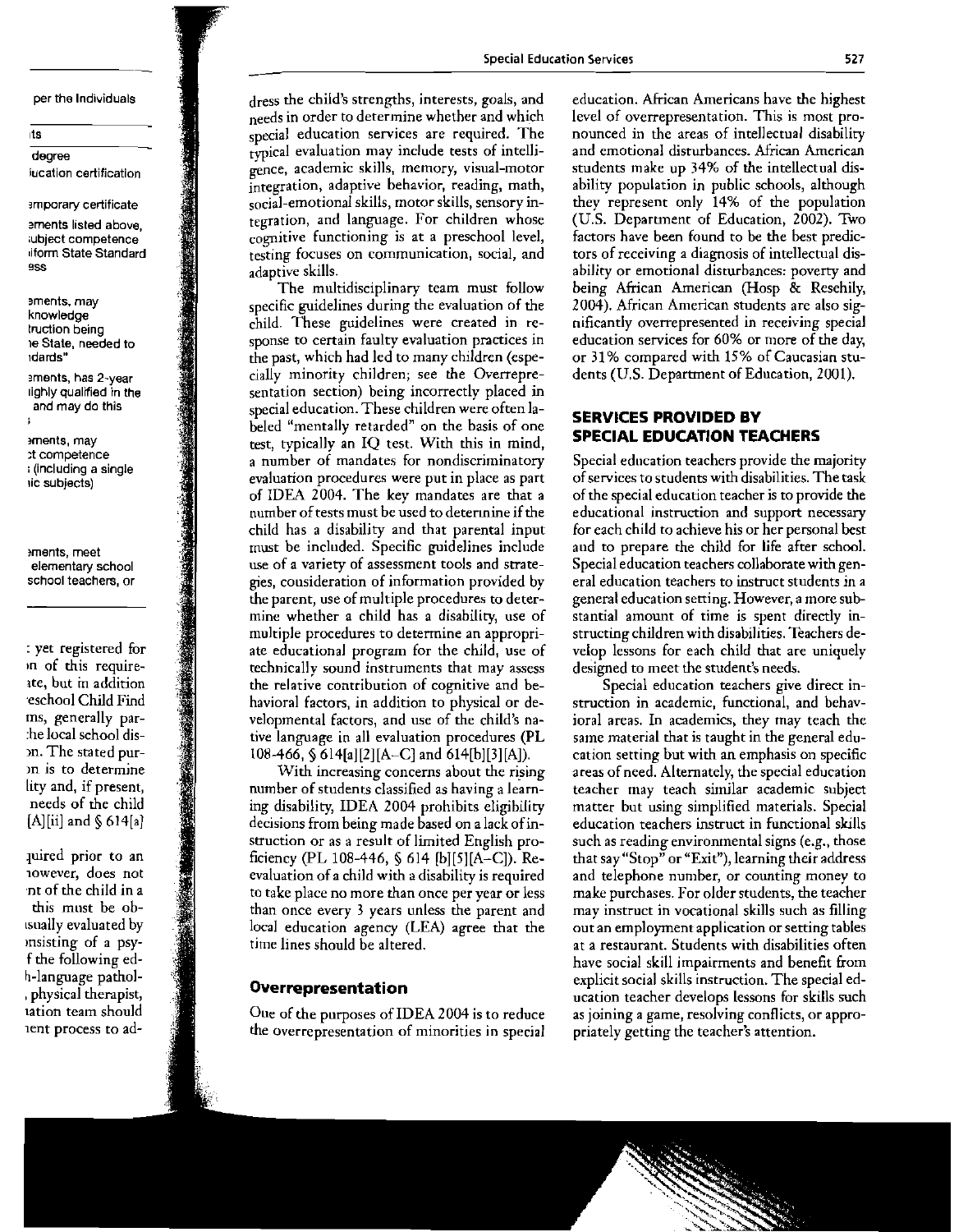One of the most beneficial outcomes from **THE INDIVIDUALIZED** is education services comes from instruc-<br>**EDUCATION PROGAM** special education services comes from instruction in strategies. Students are taught tactics for tion in strategies. Students are taught tactics for<br>learning, remembering, and responding to ma-<br>terial that has been taught in the general educa-<br>tion setting. They may learn how to look for<br>IDEA 2004, these goals must be key words and highlight important information<br>(e.g., the operation in a math assignment) or to<br>use mnemonic devices to help them remember<br>evaluation of the child; and the academic, de-

are covered within the time frame of the origi-<br>
lated services is defined as "transportation and<br>
such developmental, corrective, and other sup-<br>
portive services ... as may be required to assist<br>
a child with a disabilit certain arrangements may be made: parents<br>thological services; physical and occupational<br>therapy; recreation, including therapeutic recre-<br>ation; social work services; counseling services,<br>including rehabilitation counseli

compared in or out-<br>side of the classroom. Services provided in the<br>classroom have the advantage of allowing teach-<br>casting the process of developing on IED the crassroom have the advantage of anowing teach-<br>ers to know what is going on with their students<br>by integrating the special education services<br>into the general academic curriculum and preventing the children from missing material during a period outside the classroom. In reeognition of these benefits, the principle of LRE Members of an IEP team include the parent(s),

is changing significantly is medical services. As likely to participate in the general education a result of the 1999 U.S. Supreme Court ruling environment), a representative of the LEA, and in the case of **Cehr** *Rapidc* **Cmnmunity** *School* an individual who can interpret evaluation re-*District v. Garret F. and Charlene F.* (526 U.S.66- sults (PL 108-446, § 614 [d] [1][B] [i–vii]).<br>1999), cost cannot be a consideration in provid- Under IDEA 2004, certain changes to IEP 1999), cost cannot be a consideration in provid-<br>
ing needed medical-related services for a child to receive FAPE. Thus, children who use tech- give written permission for a member of the nology assistance (sce Chapter 36) must be pro- $\qquad$  IEP team to be excused from attending the IEP vided the medical supervision necessary for their meeting if that individual's specific area of curattendance in public schools. See Table 34.2 for riculum or related services is not being modi-

use mnemonic devices to help them remember<br>information (e.g., for a science test). They may<br>also be taught how to sketch out their ideas to<br>help them organize their thoughts before an-<br>swering an extended question on a tes child's progress; however, pilot programs have **RELATED SERVICES** been commissioned to develop an IEP that lasts<br>
up to 3 years. In addition, an IEP can now be In addition to the academic services provided<br>by the teacher, children with disabilities are eli-<br>gible to receive related services. The term  $re$ -<br>gible to receive related services. The term  $re$ -<br>lated services is defined

recreation; medical services; and nurse services<br>
(PL 108-446, § 602[26]).<br>
These services can be provided in or out-<br>
the meeting; and parents who are unable to<br>
the meeting for any reason, aspects of the dis-

#### **Participants**

requires that related services be provided in the the child (when appropriate), the special educa-<br>classroom whenever appropriate. the the theory is the related services, room whenever appropriate. tion teacher, representatives of related services,<br>One type of related services category that the general education teacher (if the student is the general education teacher (if the student is

i

team procedures were enacted. A parent may some overall examples of related services. fied or discussed. In addition, a parent can con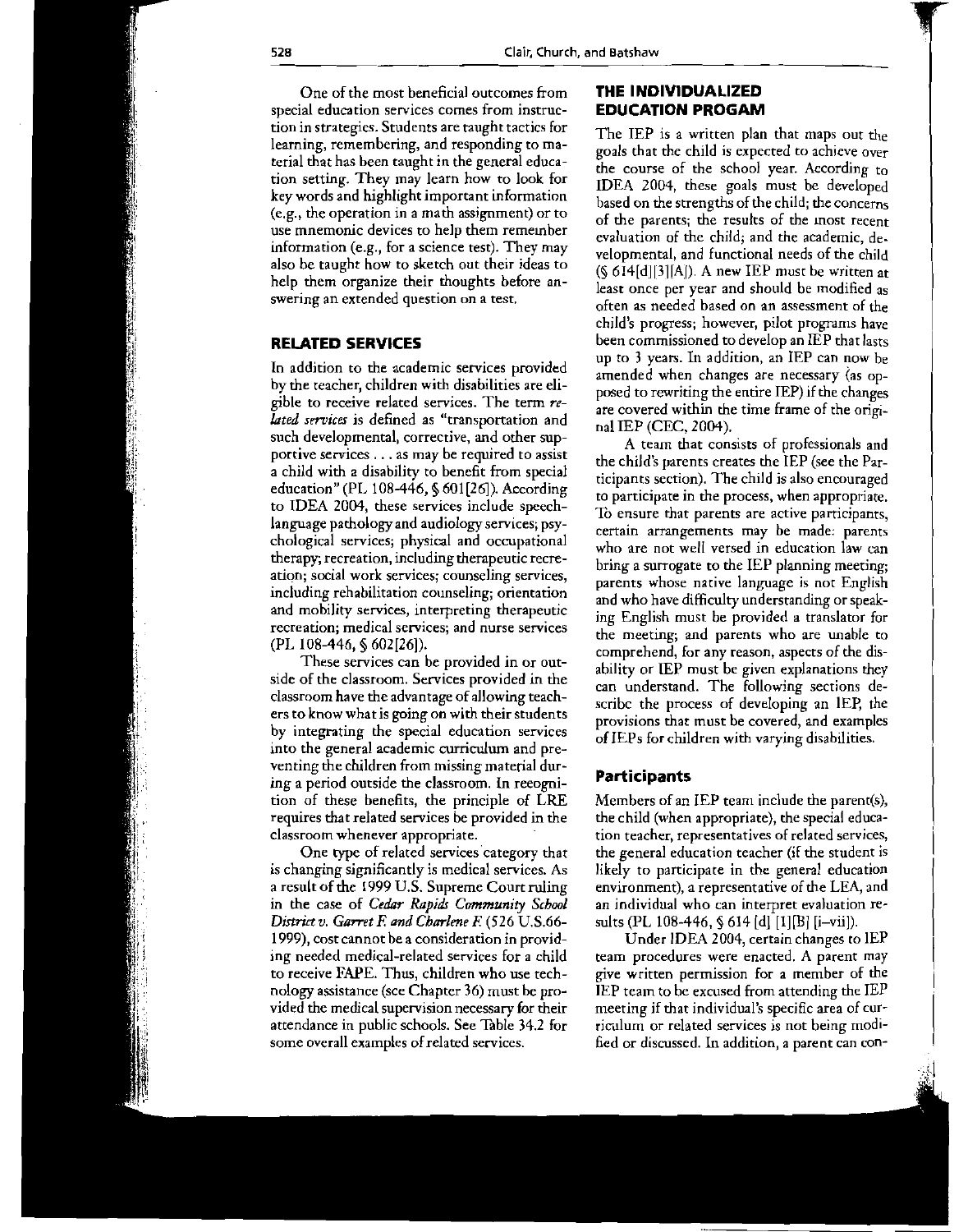clude the parent(s), oping an IEP, the<br>ered, and examples rying disabilities. **explanations** they , aspects of the diswho are unable to f professionals and<br>e IEP (see the Parclude the parent(s), oping an IEP, the wing sections wing sections de- , aspects of the dis who are unahle to ed a translator for ed a translator for rstanding or speakage is not English education law can active participants, active participants, frame of the origirstanding or speakage is not English planning meeting, be made: parents e IEP (see the Par f professionals and planning meeting; education law can i when appropriate. is also encouraged be made: parents when appropriate. is also encouraged explanations they qe-

<u> 1998 - Salantina Kidula</u>

that maps out the :ed to achieve over rear. According to lust be developed

that maps out the

red to achieve over

child; the concerns >f the most recent the academic, deneeds of the child must be written at

child; the concerns

rear. According to<br>rust be developed

فقنقد فالمتعدد فتنفذ

of the most recent

uld be modified as i assessment of the assessment of the ilot programs have Dpan IEP that lasts ~n LEP can now be

فتتحدث كالخنا

uld be modified as

must be written at needs of the child the academic, de-

ilot programs have<br>op an IEP that lasts

 $: \text{ necessary}$  (as op-IEP) if the changes n IEP can now be

متفقيقة كيوت

تعلقتها مقلصد

| Table 34.2. Examples of disabilities and typical related services provided |
|----------------------------------------------------------------------------|
|                                                                            |

I, the special educaof related services, er (if the student **is**  general education

1, the special educa-

of related services,

ive of the LEA, and

pret evaluation re-

[1] $B$ ]  $[i-vi]$ ].

ive of the LEA, and

general education

er (if the student is

**1** attending the IEP ipecific area of curis not being modi-1, a parent can con-

: a member of the ted. A parent may

zin changes to IEP

1 attending the IEP

pecific area of cur-

is not being modi-

1, a parent can con-

POSTAGE OF

**PERSONAL** 

| <b>Disability</b>                                        | Services                         |                    |                                          |                     |                              |                                            |                    |                                |                     |                     |  |
|----------------------------------------------------------|----------------------------------|--------------------|------------------------------------------|---------------------|------------------------------|--------------------------------------------|--------------------|--------------------------------|---------------------|---------------------|--|
|                                                          | Speech-<br>language<br>pathology | Audiology          | Behavior<br>support<br>and<br>counseling | Physica!<br>therapy | Occupa-<br>tional<br>therapy | Vision<br>(orientation<br>and<br>mobility) | Social work        | <b>Assistive</b><br>technology | Transpor-<br>tation | Medical<br>services |  |
| Vision im-<br>pairment                                   | χ                                |                    | x                                        | X                   | $\pmb{\times}$               | $\pmb{\times}$                             | $\pmb{\times}$     | X                              |                     |                     |  |
| Hearing im-<br>pairment                                  | x                                | $\pmb{\mathsf{x}}$ | x                                        |                     |                              |                                            | $\pmb{\times}$     | x                              |                     |                     |  |
| intellectual<br>disability                               | X                                |                    | X                                        |                     |                              |                                            | $\pmb{\times}$     |                                |                     |                     |  |
| Autism                                                   | X                                |                    | x                                        |                     | x                            |                                            | $\pmb{\times}$     |                                |                     |                     |  |
| Attention-<br>deficit/<br>hyper-<br>activity<br>disorder |                                  |                    | ×                                        |                     |                              |                                            | x                  |                                |                     |                     |  |
| Learning<br>disabil-<br>ities                            |                                  |                    | ×                                        |                     |                              |                                            | X                  |                                |                     |                     |  |
| Cerebral                                                 |                                  |                    |                                          |                     |                              |                                            |                    |                                |                     |                     |  |
| palsy                                                    | x                                |                    | $\pmb{\times}$                           | x                   | $\mathsf X$                  | $\pmb{\mathsf{x}}$                         | $\pmb{\mathsf{x}}$ | x                              | $\pmb{\times}$      | X                   |  |
| Traumatic<br>brain                                       |                                  |                    |                                          |                     |                              |                                            |                    |                                |                     |                     |  |
| injury                                                   | X                                |                    | x                                        | х                   | X                            | X                                          | $\pmb{\times}$     | $\pmb{\times}$                 | X                   | X                   |  |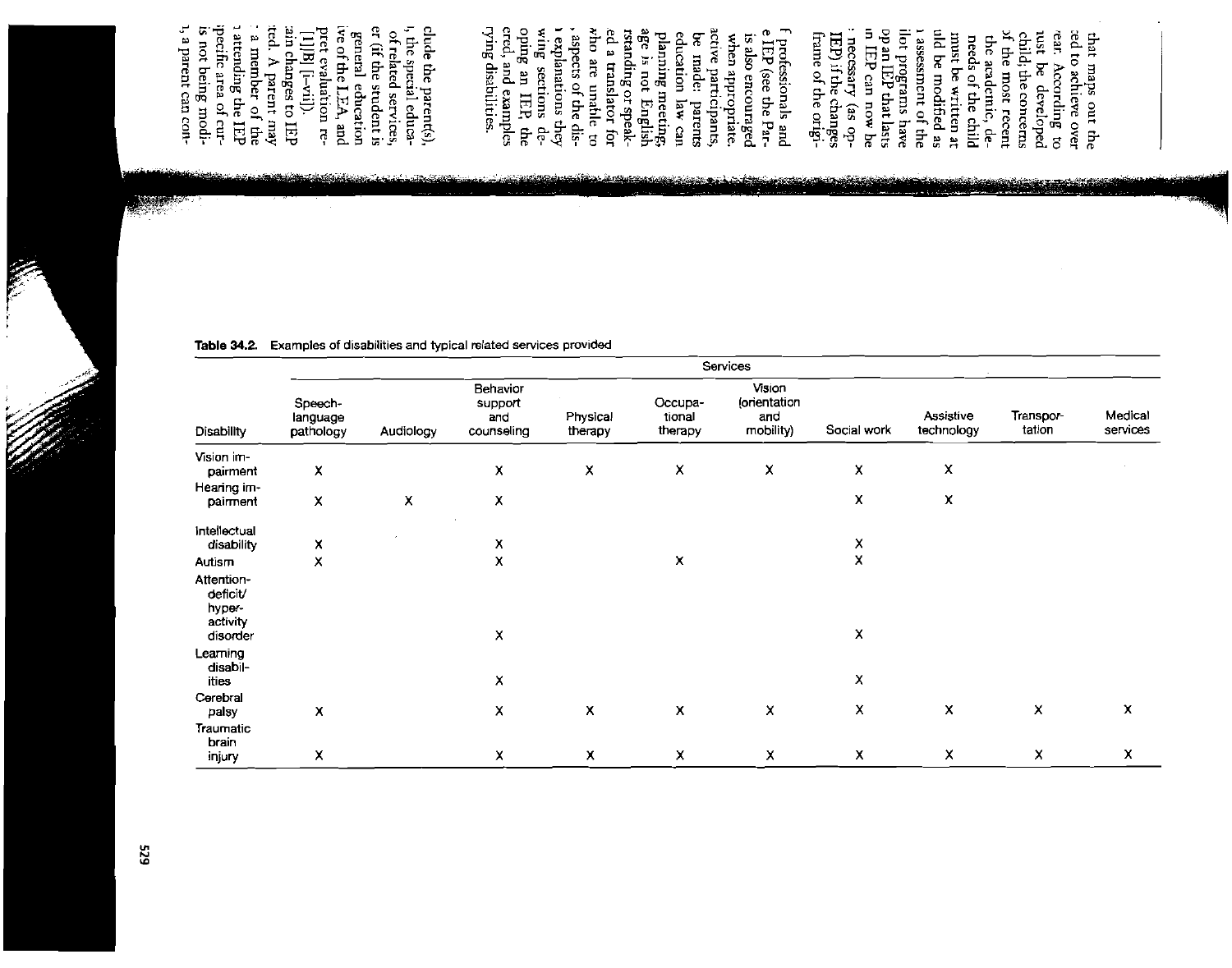whole or in part, even when the meeting in-<br>volves a modification to or discussion of the ate transition assessments related to trainvolves a modification to or discussion of the member's area of the curriculum or related services if 1) the parent and local school system consent and **2)** the member submits (in writing and to the parents and team) input into the development of the IEP prior to the meeting **Development of**  $(\$614[d][1][c][i-i])$ . Finally, the parent and the **Annual Goals and Benchmarks** (§614[d][1][c][i-ii]). Finally, the parent and the local school district may agree not to convene local school district may agree not to convene IDEA 2004 requires the development of mea-<br>an IEP meeting for the purposes of making changes to the child's IEP after the annual IEP meeting for the school year has occurred. Instead, they may develop a written document to amend or modify the child's current IEP (§ 614  $[d][3][D]).$ 

#### **Contents**

The law is very specific about what to include in an IEP. According to IDEA 2004, an IEP must contain the following items (PL 108-446,  $\S$  614  $[d][1][A])$ :

- A statement of the child's present level of academic achievement and functional performance
- **A** statement of measurable annual goals, in- require benchmarks hat delineate smaller stcps
- 
- A statement of the special education and related services and supplementary aids and<br>services, based on peer-reviewed research to the extent practicable, that will be provided to the child or on behalf of the child and a statement of modifications or supports for school personnel that will be provided for the child
- 
- in state- or districtwide assessments of stu-<br>dent achievement
- along with descriptions and an indication of

sent to excuse a member of the IEP team, in  $\bullet$  A statement for students 16 years or older of whole or in part, even when the meeting in-<br>postsecondary goals based on age-appropriing, education, employment and, when ap-<br>propriate, independent living skills

surable annual goals to enable parents and educators to determine a student's progress. These goals should address both academic and nonacademic concerns and be based on the stu-<br>denr's current education and behavior level. Parents of children with disabilities are to be in-<br>formed of their child's progress as often as are parents of children without disabilities. Therefore, if general education report cards are distributed quarterly, reports on goal progress must also be distributed quarterly. Progress toward reaching annual goals does not necessarily require a letter grade but can be performance based or criterion referenced and can be rated on a spectrum-for example, from "no progress" to "goal met." In addition to goals, students who participate in alternative assessments cluding academic and functional goals that are needed to meet the goal (CEC, 2004). For example, a child with a goal of writing per-<br>Mescription of how the child's progress to-<br>ward the annual goals will be measured<br>of 1) writing first and lett name. 2) writing of 1) writing first and last name, 2) writing street address, and 3) writing city and state.

### **Individualized Transition Plan**

An adolescent with a disability needs to start preparing for life in the community. According to IDEA 2004, the transition plans (ITPs) for meeting this goal may include preparing for <sup>I</sup>"post-secondary education, vocational training, **An** extent, if to which integrated employment (including supported the child will not participate with children employment, competitive employment, con-<br>who do not have disabilities in the general employment, competitive employment, con-<br>education classroom dependent living, or community participation" A statement of any individual modifications (§ 602[30][A]). Beginning when the child is age that are needed for the child to participate 14, a formal TTP must be part of the IEP and 14, a formal  $ITP$  must be part of the IEP and should be based on the individual student's needs, interests, and choices. A transition planning inventory can be helpful in beginning this A statement of the projected date for the be-<br>
ginning of the services and modifications, sive aspects for planning, such as the likely sive aspects for planning, such as the likely postschool environment, vocational interests, the anticipated frequency, location, and du-<br>
further training needs, daily living in the same skills, future<br>
ration of those services and modifications<br>
living arrangements, recreation and leisure inliving arrangements, recreation and leisure in-

>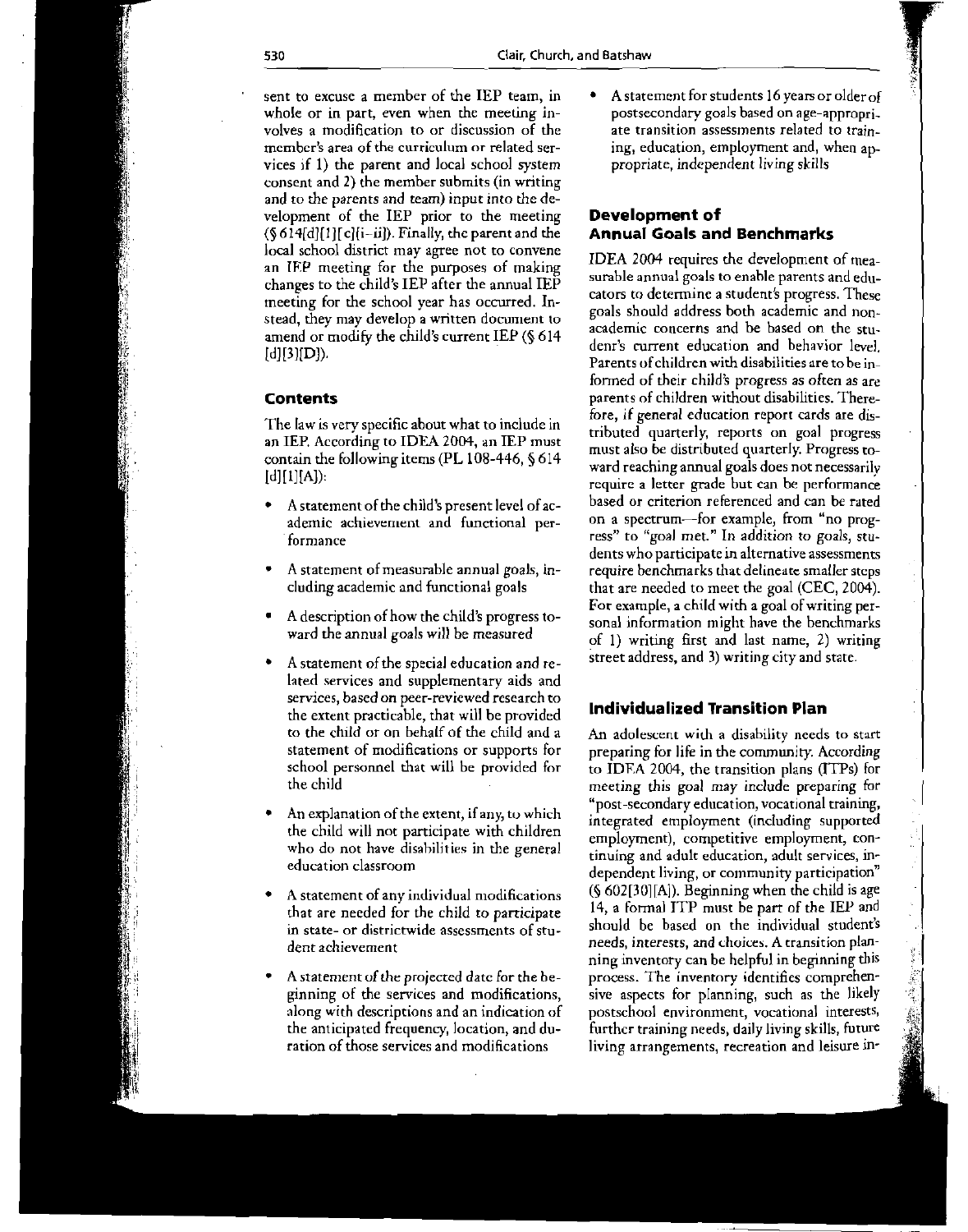years or older of in age-approprirelated to traint and, when ap-1g skills

#### **imarks**

opment of meaparents and eduprogress. These demic and nonised on the stubehavior level. ities are to be inis as often as are sabilities. Thereort cards are disn goal progress erly. Progress toes not necessarily be performance and can be rated from "no progon to goals, stuative assessments eate smaller steps oal (CEC, 2004). al of writing per-: the benchmarks name, 2) writing tity and state.

### n Plan

ity needs to start nunity. According uplans (TTPs) for ide preparing for ocational training, luding supported mployment, conadult services, insity participation" en the child is age rt of the IEP and dividual student's A transition plan-I in beginning this tifies comprehenuch as the likely cational interests, iving skills, future ion and leisure in-

terests, transportation or mobility needs, legal planning, health and medical concerns, interpersonal relationships, financial resources, existing supports and those needed for the future, and links to outside agencies. A transition plan will map out "instruction, related services, community experiences, the development of employment and other post-school adult living objectives, and, when appropriate, acquisition of daily living skills and functional vocational evaluation" (§ 602[30] $[C]$ ).

The specific items to be included within the IEP relating to transition are as follows (PL  $108-466,$  § 614[d][1][A][viii]):

- Beginning at age 16, and updated annually, a statement of the child's transition service needs (e.g., participation in advanced-placement courses or a vocational education program) that focuses on the child's course of study
- Beginning at age 16 (or younger, if determined appropriate by the IEP Team), a statement of needed transition services for the child, including, when appropriate, a statement of the interagency responsibilities or any needed linkages
- Beginning at least 1 year before the child reaches the age of majority under state law, a statement that the child has been informed of the rights that will transfer to him or her on reaching the age of majority

#### **FEDERAL FUNDING OF** SPECIAL EDUCATION SERVICES

Federal funding for IDEA 2004 services is received by the state education agency and then distributed to the LEA. It should be noted, however, that federal funds cover only about 10% of the total cost of special education services; the remainder is funded by the state and local school districts (Advocacy Institute, 2002). Furthermore, the federal government caps the number of students in special education in each state to 12% of the total number of school-age students. Thus, although IDEA 2004 is the law of the land, the federal government supports but a fraction of the total costs of special education and related services. This level of funding accounts to some extent for the variability of its application across states and districts. At the federal level, there are ongoing discussions and proposed plans for fully funding IDEA.

### **ESTABLISHMENT OF THE** LEAST RESTRICTIVE ENVIRONMENT

IDEA 2004 emphasizes that the general education curriculum is presumed to be the appropriate beginning point for planning an IEP. Only when participation in the general education curriculum can be demonstrated as not beneficial to the student should an alternative curriculum be considered. There has been a great improvement in reducing the time students spend in special education environments. Between 1984-1985 and 1998-1999, the percentage of students with disabilities receiving services outside of the general education environment for less than 21% of the day almost doubled, from 24.6% to 47.4%. It should be emphasized that many variables go into making a decision about placement (e.g., what the parents want for their child, what the child wants, what cultural and ethnic issues affect the decision).

### **Approaches for Providing Services** in the Least Restrictive Environment

If those evaluating the IEP determine that a child has a disability that interferes with his or her ability to benefit from the general education curriculum without adaptations, modifications, or support, the multidisciplinary team must determine the level and approach to providing special educational services. The principle of LRE requires that students with disabilities should be educated as much as possible with their peers who do not have disabilities. Table 34.3 summarizes the different approaches and environments for providing special education services and the distribution of students within these environments.

Although the inclusiveness of the environment is a factor in a student's academic or social success, the classroom environment and quality of instruction also are of greatimportance. The most effective interventions for a student with disabilities have the following components: 1) a case-by-case approach to decision making about the student's instruction and placement, 2) intensive and reasonably individualized instruction combined with close cooperation between the general and special education teachers, and 3) careful and frequent monitoring of the student's progress (Hocutt, 1996; Kauffman, 1995).

### **Inclusion Practices**

A number of practices have been developed to accomplish the goal of inclusion. One is coopera-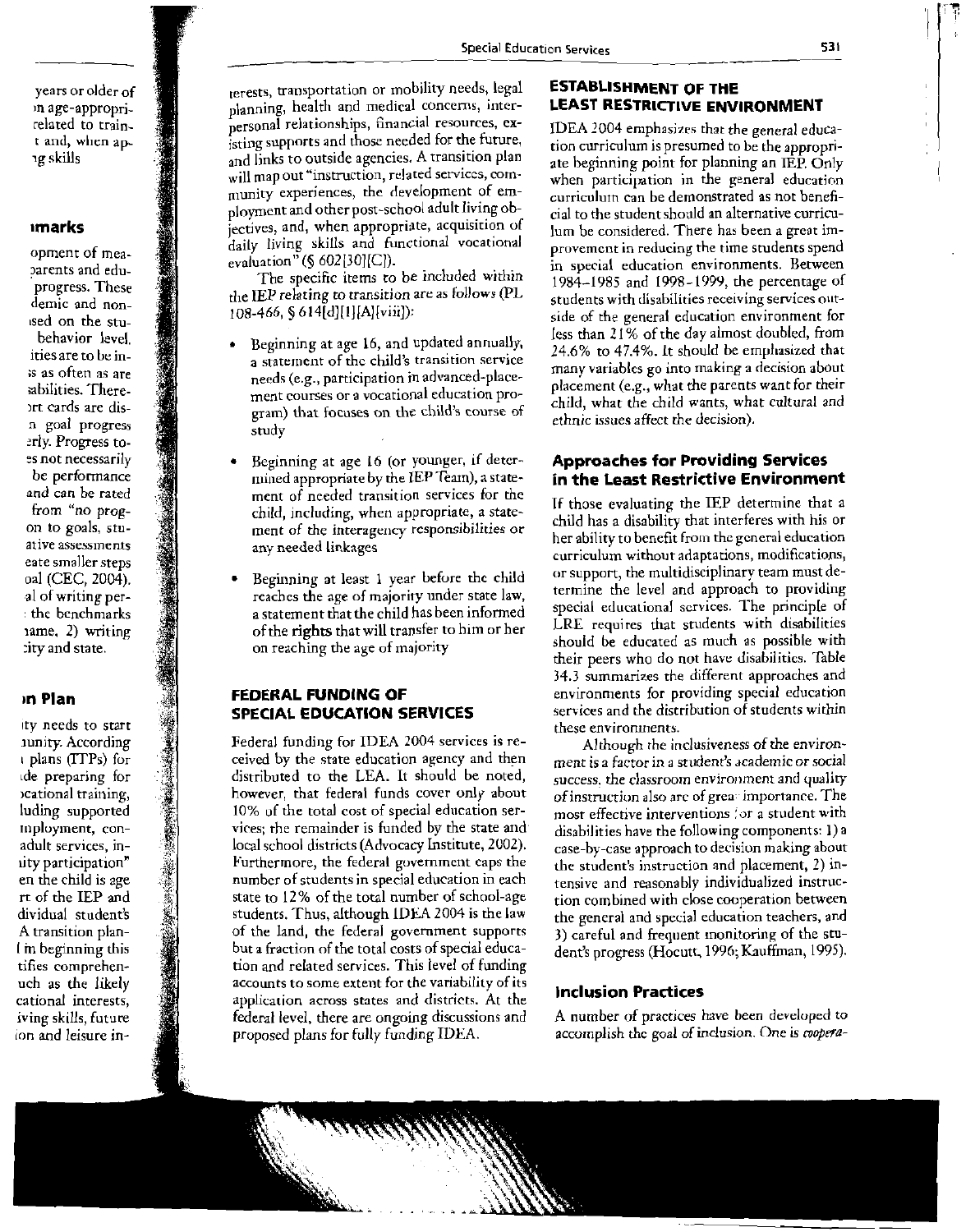| Environment                                                         | % of all students<br>with disabilities                                                                                                                   | Means of service provision<br>General education class: The child with a disability has<br>been determined to need no services at this time and<br>receives no special help or materials from the<br>teacher or any other service provider.<br>General education class with consulting special educa-<br>tion teacher services and special materials: A special<br>education teacher assists the general education<br>teacher in adapting the general education curriculum<br>to best meet the needs of the child with a disability.<br>The special education teacher or related service pro-<br>vider may come into the classroom to work directly<br>with the child. The special education teacher may co-<br>teach class with the general education teacher. |  |  |  |  |  |
|---------------------------------------------------------------------|----------------------------------------------------------------------------------------------------------------------------------------------------------|----------------------------------------------------------------------------------------------------------------------------------------------------------------------------------------------------------------------------------------------------------------------------------------------------------------------------------------------------------------------------------------------------------------------------------------------------------------------------------------------------------------------------------------------------------------------------------------------------------------------------------------------------------------------------------------------------------------------------------------------------------------|--|--|--|--|--|
| 0% of the day<br>spent in a spe-<br>cial education<br>setting       | All Disabilities 28<br>Learning Disabilities 20<br>Speech/Language<br>Impairments 55<br><b>Emotional Disturbance 16</b><br>Intellectual Disability 7     |                                                                                                                                                                                                                                                                                                                                                                                                                                                                                                                                                                                                                                                                                                                                                                |  |  |  |  |  |
| 1%-21% of the<br>day spent in a<br>special educa-<br>tion setting   | All Disabilities 18<br>Learning Disabilities 25<br>Speech/Language<br>Impairments 31<br>Ernotional Disturbance 11<br>Intellectual Disability 6           | Modified general education class: The child receives<br>services from a special education teacher and/or re-<br>lated service provider (e.g., physical therapist, occu-<br>pational therapist, speech-language pathologist) out-<br>side of the general education setting.                                                                                                                                                                                                                                                                                                                                                                                                                                                                                     |  |  |  |  |  |
| 22%-60% of the<br>day spent in a<br>special educa-<br>tion setting  | All Disabilities 29.8<br>Learning Disabilities 40<br>Speech/Language<br>Impairments 8<br>Emotional Disturbance 23<br>Intellectual Disability 29          | General education class with resource services: The<br>child joins a small group of students in a separate<br>classroom (21%-60% of the school day) to work on<br>areas of need with a special education teacher.                                                                                                                                                                                                                                                                                                                                                                                                                                                                                                                                              |  |  |  |  |  |
| 61%-100% of the<br>day spent in a<br>special educa-<br>tion setting | All Disabilities 19.5<br>Learning Disabilities 14<br>Speech/Language Impair-<br>ments 5<br><b>Emotional Disturbance 32</b><br>Intellectual Disability 51 | Self-contained environment: The child is in a separate<br>special education class for the majority (61%-100%)<br>of the school day but typically has lunch and nonaca-<br>dernic classes with peers without disabilities.                                                                                                                                                                                                                                                                                                                                                                                                                                                                                                                                      |  |  |  |  |  |
|                                                                     | All Disabilities 2.9<br>Multiple Disabilities 26<br>Deaf Blind 38                                                                                        | Special day school: The child attends a school that<br>serves only children with disabilities, and he or she<br>spends no time during the school day with children<br>without disabilities.                                                                                                                                                                                                                                                                                                                                                                                                                                                                                                                                                                    |  |  |  |  |  |
|                                                                     | 0.7                                                                                                                                                      | Residential school: The child attends an overnight spe-<br>cial education program.                                                                                                                                                                                                                                                                                                                                                                                                                                                                                                                                                                                                                                                                             |  |  |  |  |  |
|                                                                     | 0.5                                                                                                                                                      | Hospital or home instruction. The child is unable to at-<br>tend school and is educated in the hospital during a<br>hospital stay or is educated at home.                                                                                                                                                                                                                                                                                                                                                                                                                                                                                                                                                                                                      |  |  |  |  |  |

Table 34.3. Levels of educational placement, from least to most restrictive

**Sources:** Mercer **(1997);** U.S. Department of Education, Office **of** Special Education **and** Rehaoilitative Sewlcff **(2002);** U.S. Department of Education, Office of Special Services (2002); Ysseldyke & Algozzine (1995).

*tiup* learning, a term used to describe a range of skills and information. This strategy may **he**  team-based learning strategies (Jenkins, 2003). helpful in teaching both academic and social Students are divided into small teams with varying abilities and are assigned a task that they Another strategy is peer tutoring, in which complete together. Team members monitor, as- one student acts as a teacher, providing instrucsist, and provide feedback to each other. Meth- tion to a peer. A third strategy involves the use ods such as direct instruction, small-group in- of instructional tools. These may include mnestruction, and independent practice can be monic devices, flow charts, study guides, and combined with cooperative learning to teach role-playing activities. Content enhancement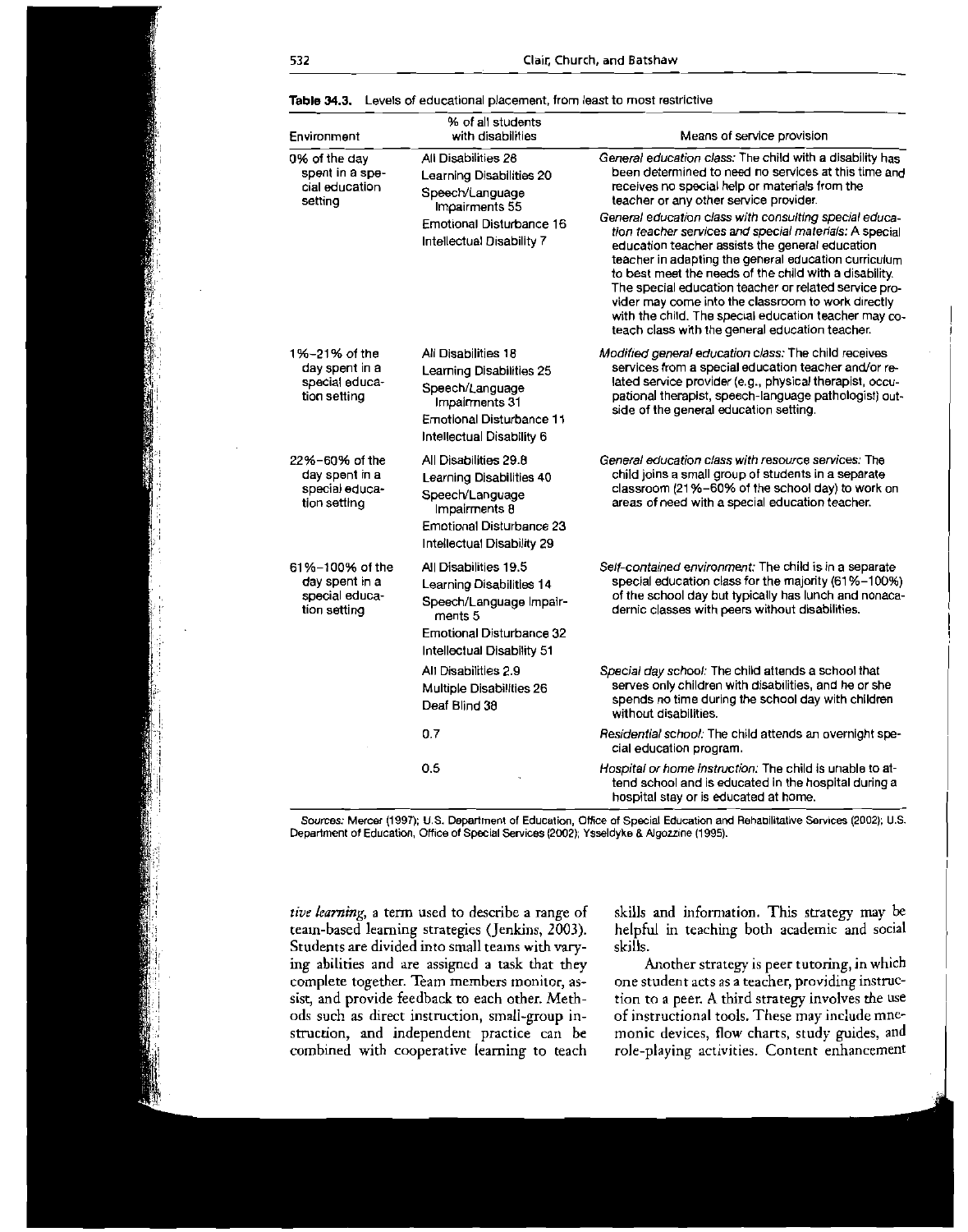#### ovision

with a disability has vices at this time and aials from the vider.

**vlting** specid educe-I maferias: **A** special lneral education aducation curriculum<br>iild with a disability. r related service pro-<br>om to work directly ation teacher may cocation teacher.

The child receives<br>n teacher and/or reiical therapist. occulage pathologist) outtting.

lrce services: The ants in a separate hool day) to work on cation teacher.

hild is in a separate<br>hajority (61%~100%) 3s lunch and nonacalt disabilities.

~ds a school that ties, and he or she 11 day with children

ds an overnight spe-

;hild is unable to at he hospital during a<br>oma.

ive Services (2002); U.S.

s strategy may be :ademic and social

tutoring, in which , providing instruc*gy* involves the use : may include mnestudy guides, and ltent enhancement

routines that combine an interactive instruc-<br> **ROLE OF THE SPECIAL**<br> **EDUCATION TEACHER IN** tional sequence with instructional tools can be **EDUCATION TEACHER IN**<br>particularly helpful when combined with stra- **THE GENERAL CURRICULUM** particularly helpful when combined with strategies of instruction that assist students in becoming self-regulated learners (Fisher, Schu-<br>maker. & Deshler, 1995).

Students with disabilities can be supported within the general education curriculum in many different ways, including through the provision of accommodations, curriculum modifications, and adaptations. Accommodations are defined as changes that are made in how a student has access to the curriculum or demonstrates learning. Accommodations provide equal access to learning, do not substantially change the instructional level or content, are based on individual strengths and needs, and may vary in intensity or degree. An example of this would be reducing a spelling list that teaches the concept of the **-it** ending from 10 words tn 5 wnrds. The student with a disability is responsible for learning the same material as the students without disabilities, although with a reduced output. Modifications to curriculum provide material that substantially changes the general education curriculum. An example of this would be a student working on addition when his classmates arc working on multiplication. Some examples of adaptations include reading directions to the student, providing extended time to complete assignments, providing study aids, giving frequent reminders of rules, providing taped texts, and giving note taking assistance.

In addition to supporting students through accommodations and/or modifications, instruction can be diffcrentiated to meet the needs of high., low-, and average-achieving students with disabilities in the classroom. As each student with a disability has individual interests and learning styles, differentiating instruction is also a way to meet the needs of a diverse class and engage everyone in the learning process (Smith et al., 2001; Tomlinson, 2000). Instructional elements that can bc differentiated include content, process, product, and learning environment. Successful differentiation involves<br>ongoing assessment that is closely tied to the<br>curriculum, creating quality work that is inter-<br>esting and appealing and using flexible group-<br>Congress passed the No Child Lef ings that give students thc opportunity to work (NCLB) of 2001 (PL 107-1 10) with the goal of in a variety of environments and with a mix of setting standards that would improve education

teachers to support students who qualify for soecial education services durine instruction in the general education classroom. The amount **Accommodations and Modifications** of support needed depends on the individual<br>**to the General Curriculum** needs of the child. The special education teachneeds of the child. The special education teacher may take on one of two roles, that of a collaborator or of a co-teacher. As a collaborator, the special education teacher must familiarize the general education teacher with the adaptations and modifications that will be necessary to enable the child to benefit from instruction in the general education classroom. The two tcachers then discuss who will be responsible for which aspects of the student's instructional needs. For a student who needs only limited support, the special education teacher might create modified tests and check on the student at the end of the day to make sure that all of the homework assignments have been written down. On the advice of the special education teacher, the general edueation teacher might assign only evennumbered test problems or give the student extended time. For a student who needs more extensive supports, the special education teacher may supply adapted assignments that cover the same content as the general education lesson hut are at the student's functional level.

As a co-teacher, the special education teacher shares the classroom with a general education teacher. The two teachers take joint responsibility for all of the students in the class, regardless of ability, and take turns teaching lessons. While one teaches the entire class, the other helps any students in need. The two teachers may divide the class into small groups for instruction, hut grouping is not made according to disability. Research has found this method to be successful for students with a specific learning disability (see Chapter 25). It was found that students who participated in a coteaching environment earned higher grades and preformed higher on nationally nomed standardized tests (Rea et al., 2002).

their peers (CEC, 1993). for all students. This legislation requires that all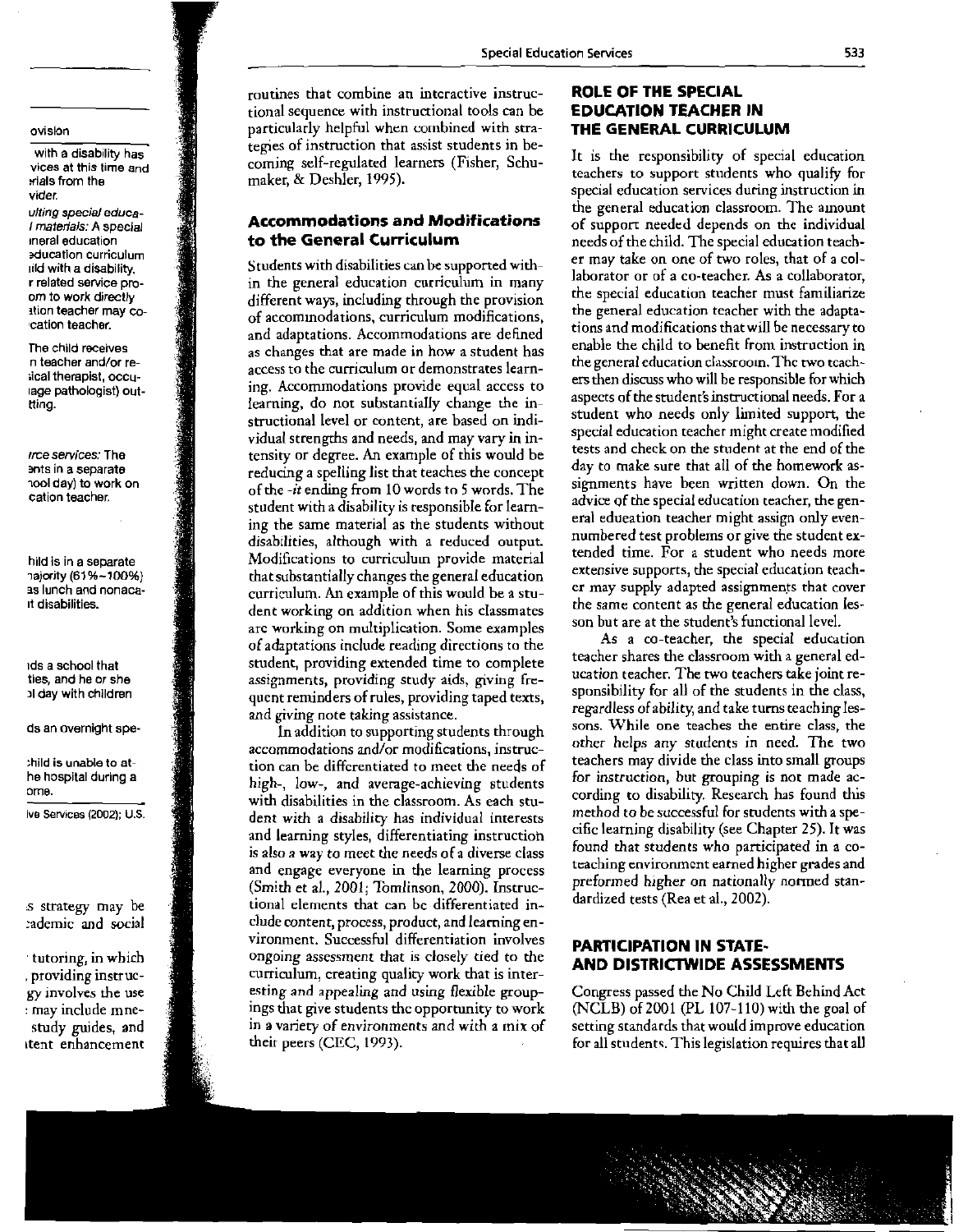students in public schools take a standardized assessment annually in Grades **3-8,** 10, and 11 in the areas of English language arts, mathematics, and science. IDEA  $2004$  requires that all students with disabilities be included in these state- and districtwide assessments. The IDEA requirement is intended to "improve opinions about people with disabilities in general, improve access to the general education curriculum for students with disabilities, and improve instruction in special education programs" (Browder & Cooper-Duffy, 2003; Browder et al., 2003). Browder noted rhat if students are left out of accountability systems, they also will be left out of policy decisions.

The majority of students with disabilities participate in the same assessment as their peers without disabilities. If modifications or accommodations are necessary, they are included in the IEP. The basic intention is thatall students should have the opportunity to demonstrate what they have learned. Some examples of modifications or accommodations to this testing include dictation to a scribe, oral reading of assessment, use of a calculator or manipulatives, testing over multiple sessions, and taking tests in a small group.

A small percentage of students with disabilities (rypically 1%-2%) participate in an alternative assessment. These include students I) with the most severe disabilities, who cannot complete a standardized test even with assistance (e.g., a scribe or some other **type** of facilitator), and 2) who will cam a differentiated diploma or certificate of completion.

Alternative assessment methods vary from state to state. One common method is to collect a portfolio of student achievement and artifacts that demonstrate mastery. According to IDEA 2004, alternative assessments must be aligned with the state's challenging academic content standards and/or adopted alternated academic achievement standards (§ 612[a][16][C][ii]). For example, inMaryland, the Maryland School **As**sessment (MSA) program has an alternative assessment that includes goals that align to the state's regular or extended reading and **mothe**matics content standards and measures a student's progressin five domains: **1)** personal management, 2) community functioning, 3) career/ vocational skills. 4) leisure/recreation skills, and 5) communication and decision-making skills. The Maryland State Department of Education (2007) provides examples of how this would be done.

Other states, such as Missouri, measure the progress of students with severe to profound in. tellectual disahilities using curriculum-based measurement. The teacher designs tasks that allow the student to demonstrate the application of skills aligned ro state academic standards. For example, the state standard "understanding numbers, ways of representing numbers, relationships among numbers and number systems" might **be** fulfilled by the skill "recognize a collection of I to **2** items (e.g., pointing to 1 or **2**  items)" (Missouri Department of Elementary and Secondary Education, 2005). Each skill is assessed a number of times over the testing period, which, in Missouri. lasts for 3 months.

The goal of alternative assessments is to ensure that the child is achieving his or her personal best and that the child continues to achieve at progressively higher levels. To accomplish this, the student's curriculum should fit his or her needs, rather **than** having the student fit into a particular existing curriculum. The intention of IDEA 2004 is that the child's special education and related services are in addition to and affected by the general curriculum, not separate from it.

IDEA 2004 addresses the issue of accountability by making assessment data public. Statcs are required to report the number of children with disabilities who are participating in general assessments and in alternate assessnlents and their overall performance on these waluations. States are also required to publish graduation rates, as well as postsecondary education and employnent rates. These rates arc to bc compared with and reported in the same amount of detail as those of students without disabilities (PL 108-446, §§ 664[3][4][B] and 612[a][16][D] [i], respectively). The purpose of gathering and reporting this information is to increase efforts toward attaining improved student results and has implications for funding streams at the school, district, and/or state level.

#### **PROCEDURAL SAFEGUARDS: DUE PROCESS**

Identifying a child with a disability, planning his or her program, and choosing a placement is a complicated legal process. To ensure that the rights of the students and parents arc respected, IDEA 22004 rcgulatcs procedural safeguards that are to bc used during all special education decision making. **TDEA** mandates that parents are given a copy of their procedural rights at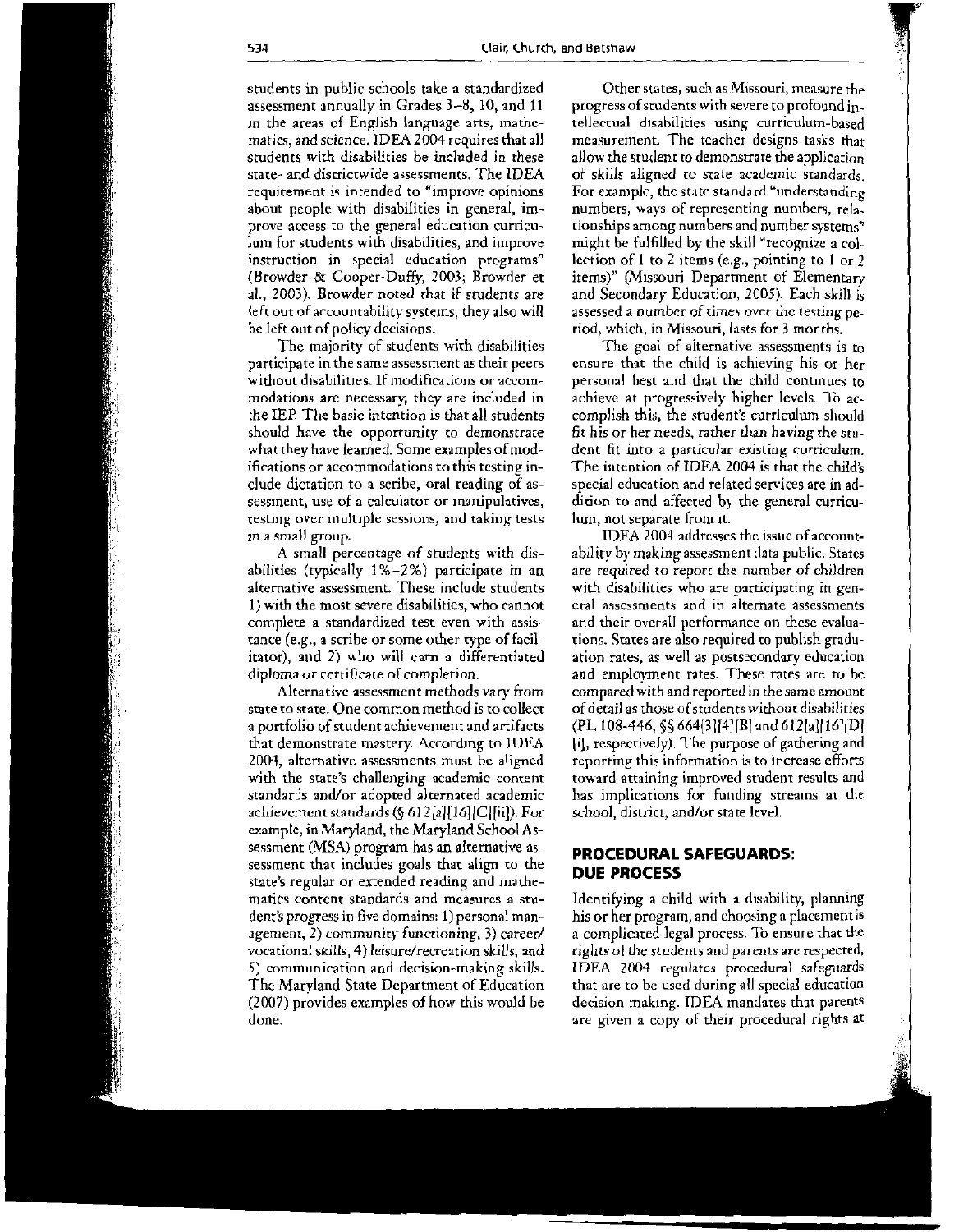puri, measure the e to profound in- ,urriculum-based esigns tasks that te the application iemic standards. **l** "understanding g numbers, relanumber systems" 'recognize a colointing to 1 or 2 t of Elementary 35). Each skill is :I the testing pefor 3 months. lssessments is to wing his or her .ild continues to sr levels. To ac- ~rriculum should **1** having the stuting curriculum. is that the child's ervices are in adgeneral curricu-

機能のないか、これにはなくなっていた。それは、それは、それは、それは、これは、おおいかでも、それは、そのようなのか、ありのようなのか、それは、それは、そのようなのか、そのようなのか、そのようなのか、そ こうしょう こうしょう こうしょう こうしょう こうしょう こうしょう こうしょう こうしょう こうしょう

**「そのこの時間の「おおかな」ということに、このことが、このことが、このことを見ることに、このことが、このことが、このことが、このことに、このことが、このことが、このことが、このことが、このことが、このことが、このことに、このことが、このことが、このことが、このことが、このことが、このことが、このことが、このことが、このことが、このことが、このことが、このことが、このことが、このことが、このことが、このことが、このことが、このことが、こ** 

issue of accountata public. States nber of children icipating in genlate assessments on these evaluao publish gradu- ~ndary education rates are to be the same amount thout disabilities nd612[a][16][D] of gathering and **<sup>2</sup>**increase efforts ldent results and streams at the vel.

#### **RDS:**

ability, planning nga placement is *2* ensure that the ~ts are respected, dural safeguards ;pccial education ates that parents cedural rights at

their child's annual IEP. Parents are part of the team making IEP decisions, but they occasionally disagree with the school's decision regarding their child. When parents disagree with the school about any aspect of an IEP decision, there is a legal proceeding that allows them to challenge the decision. This is called an impartial due process hearing (PL 108-446,  $$615[a]$  $[b][c][d][e][f].$ 

In cases of extreme disagreement, parents may feel that the public school cannot meet their child's FAPE needs. Under these circumstances, the parents may be able to send the child to private school at the public school's expense. If the school does not agree that the student does not have access to FAPE at his or her current placement, the two parties will enter a due process hearing. The possibility of the public school paying for a private school education can only exist if three important steps are followed. First, the parents must notify the school at the most recent IEP meeting that they are rejecting the proposed placcment, as it does not provide FAPE for their child. Second, the parents must notify the school in writing of their intent to send their child to a private school at least 10 business days before enrolling their child in a private school. Finally, the parents must have made the child available for any evaluations the school identified as necessary for providing FAPE.

#### **THE SCHOOL-PARENT CONNECTION**

One of the keys to positive results for students with disabilities is the teamwork between the school and family. Educators only see one facet of a child's abilities-his or her performance at school. Parents, conversely, see the whole child. For example, a parent might know of a special interest or enjoyable activity that the educator might provide as a motivator for the child's school performance. Goals and placements also need to be decided jointly by the parents and the special education team. It is encouraging to note that parent attendance at IEP meetings is strong. A federal longitudinal study (Special Education Elementary Longitudinal Study, or SEELS) found that 92% of parents of students with disabilities attended their child's IEP meeting (SRI International, 2004).

The close partnership hetween special educators and parents has another direct benefit: the parents understand and appreciate the efforts being made for their children. The SEELS study found that 93% of parents believed that IEP goals were challenging and appropriate, and 90% were satisfied with special education services provided. In contrast, only 75% of those parents were satisfied with the school as a whole (SRI International, 2004).

### **OUTCOME**

In 2000, more than \$77 billion was spent on students with disabilities, an avenge of \$12,474 per student as compared with \$6,556 per general education student (Advocacy Institute, 2002). With this level of expenditure, it is important to evaluate outcomes. As one marker of success, the high school graduation rate with a standard diploma for students receiving special education services increased from 51.9% in 1994 to 57.4% percentin 1999 (AdvocacyInstitute, 2002; U.S. Department of Education, 2002). This ranges from 75% for students with visual impairments to 42% for those with intellectual disability and emotional disturbance (U.S. Department of Education, 2002). This compares favorably with the nationwide average that shows 68% of general education students graduating (Swanson, 2004). In addition to the 57% who obtain standard diplomas, 11% of students with disabilities earn alternative credentials (Goldstein, 2003).

Although gradation rates are an important indicator of positive educational outcomes, the outcome for many students with disabilities is more adequately represented through other means. The National Longitudinal Study-2 (National Center on Secondary Education and Transition, 2003) surveyed outcomes of young adults with disabilities in many areas. As an example, 83% liked their job very much or fairly well. One of the goals of education is to provide students with the tools they need to succeed in life. Individuals who have benefited from their education should feel positively about their future. Table 34.4 represents the percent of students who feel hopeful about the future, broken down by disability. The results are quite positive, with over half of students with a wide range of disabilities indicating that they are hopeful about the future a lot or all of the time.

#### **SUMMARY**

Special education and related services are mandated by federal law to be provided to all students with defined disabilities. IDEA 2004 em-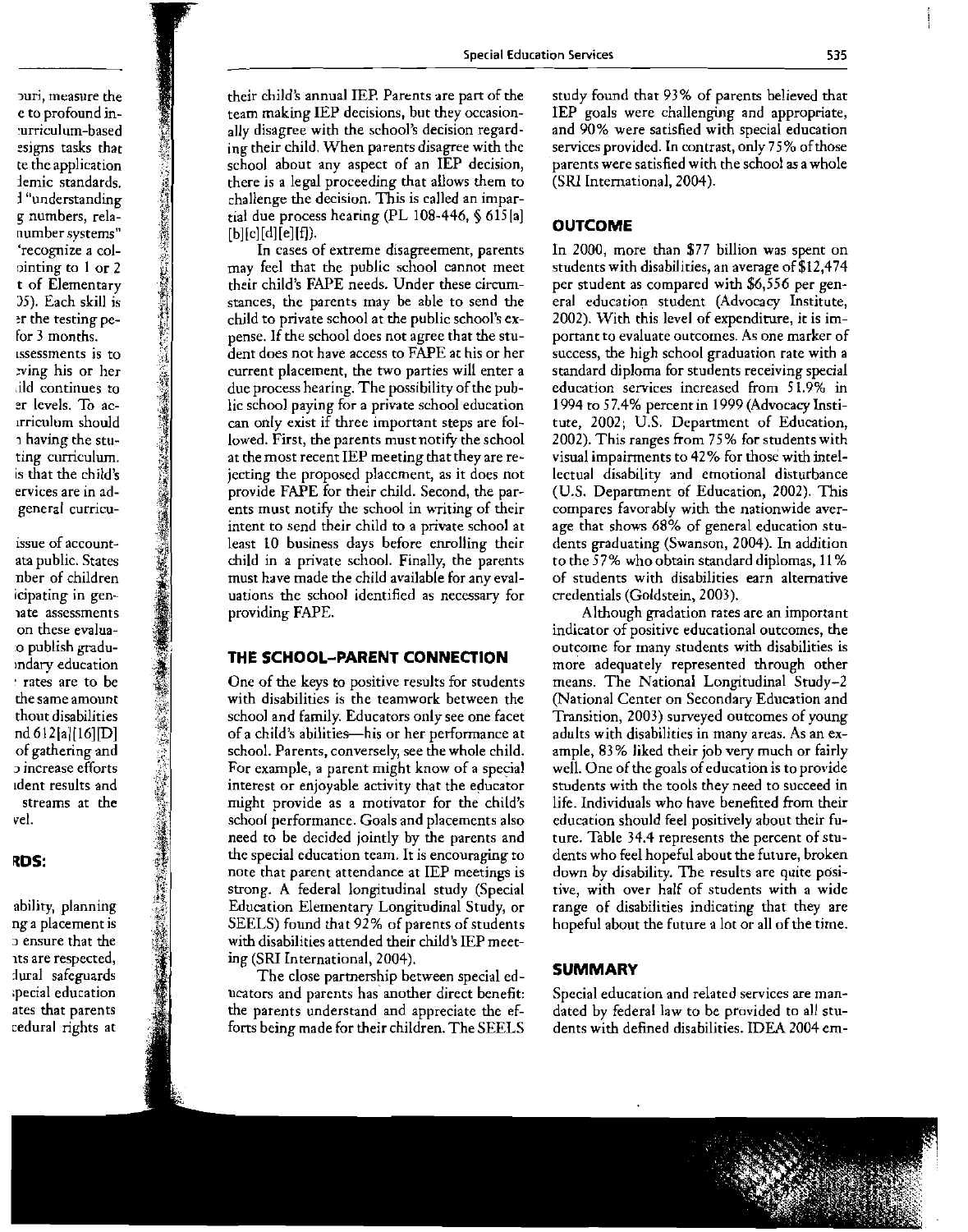|                                     | Total | Learning<br>disability | Speech<br>imparment | Mental<br>retardation | Emotional<br>disturbance | Hearing<br>Impairment | Visual<br>Impairment | Orthopedic<br>Impairment | Other<br>health<br>Impairment | Autism | Traumatic<br>brain injury | Multiple<br>disabilities | Deat/<br>blindness |
|-------------------------------------|-------|------------------------|---------------------|-----------------------|--------------------------|-----------------------|----------------------|--------------------------|-------------------------------|--------|---------------------------|--------------------------|--------------------|
| (1) Rarely or<br>never              | 12.3% | 11.9%                  | 11.8%               | 17.1%                 | 10.4%                    | 6.6%                  | 8.2%                 | 8.1%                     | 14.5%                         | 7.1%   | 12.2%                     | 13.6%                    |                    |
| $(2)$ Some-<br>times                | 24.3% | 22.9%                  | 30.2%               | 29.6%                 | 22.8%                    | 28.4%                 | 20.2%                | 21,9%                    | 27.7%                         | 30.2%  | 31.1%                     | 24.3%                    | ٠                  |
| $(3)$ A lot of<br>the time          | 22.8% | 23.3%                  | 19.9%               | 24.4%                 | 19.1%                    | 28.3%                 | 25.4%                | 23.1%                    | 21.1%                         | 28.8%  | 10.0%                     | 25.7%                    | 20.8%              |
| $(4)$ Most or<br>all of the<br>time | 40.6% | 41.9%                  | 38.2%               | 28.8%                 | 47.7%                    | 36.8%                 | 46.2%                | 47.0%                    | 36.7%                         | 33.9%  | 46.8%                     | 36.4%                    | 56.3%              |
| n.                                  | 3,303 | 396                    | 357                 | 257                   | 305                      | 263                   | 314                  | 400                      | 454                           | 208    | 137                       | 164                      | 48                 |

Table 34.4. How often youth felt hopeful about the future (Item np2V2d): Overall and by primary disability category

<u> 1975 - Johann Marie Marie Marie Marie Marie Marie Marie Marie Marie Marie Marie Marie Marie Marie Marie Mari</u>

From National Center on Secondary Education and Transition, Institute on Community Integration. (2003). NLTS2 Wave 2 Parent/Youth Survey Youth Report of Youth Social Involvement Table 340 Estimates

"Too few to reliably report (fewer than 10 in a cell or 20 in a column)

a na matsaya na katika 2008. Ang katika ng matatagpang matatagpang matatagpang matatagpang matatagpang matatagpang  $\sim 90\%$  (  $\sim 10^{11}$ *CONTRACTOR* **RANGAL BAR 不要失敗 (色) しゃ**  $\sim 10$  $\sim 100$  $\sigma \rightarrow -\sigma$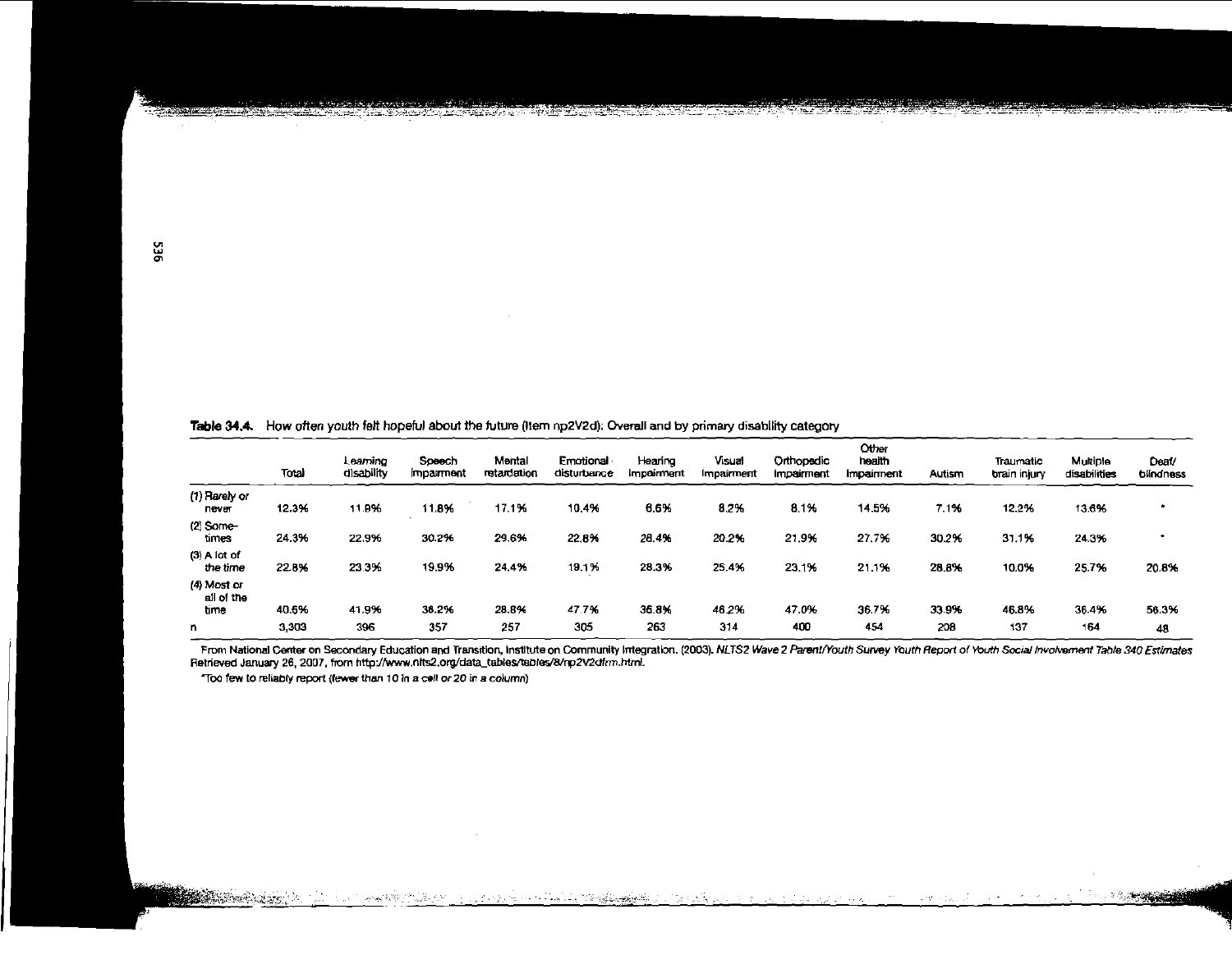phasizes student participation in the general education curriculum and stresses that students with disabilities are entitled to a free and appropriate public education in the least restrictive environment to the greatest possible extent. A more collaborative relationship between general education and special education teachers is also implied by this law. The most popular approach to providing this service is by inclusion. Whether this is the best approach for all children with disabilities is still unclear, and there remains a spectrum of approaches and strategies to provide special education services. Outcome is best when support services are provided early and in the quantity and quality required for progress to be made. The IEP guides this process, and assessment of progress at regular intervals is critical for success.

#### **REFERENCES**

- Advocacy Institute. (2002). Students with learning disabilities: A national review. Retrieved June 6, 2002, from http:// www.advocacyinstitute.org/rescouces/LD\_Reviews02 .pdf
- Americans with Disabilities Act (ADA) of 1990, PL 101-336, 42 U.S.C. §§ 12101 et seq.
- Browder, D.M., & Cooper-Duffy, K. (2003). Evidencebased practices for students with severe disabilities and the requirement for accountability in "No Child Left Behind." Journal of Special Education, 37, 157-1 63.
- Browder, D.M., Spooner, F., & Algozzine, R., et al. (2003). What we know and need to know about alternative assessment. Exceptional Children, 70, 45-67.
- Cedar Rapids Community School Dist. v. Garret F., 526 U.S. 66 (1999)
- Council for Exceptional Children. (1993). Including students with disabilities in general education classrooms. Reston, VA: Author. (ERIC Document Reproduction Service No. ED 434435)
- Council for Exceptional Children. (2004). The New IDEA: CEC's summary of significant issues. Reston, VA: Author.
- Council for Exceptional Children (CEC) & IDEA Partnerships. (2000). Making assessment accommodations: A toolkit for educators. Reston, VA: Author.
- Education for All Handicapped Children Act of 1975, PL 94-142, 20 U.S.C. §§ 1400 et seq
- Education of the Handicapped Act Amendments of 1986, PL 99-457, 20 U.S.C. §§ 1400 et seq.
- Education of the Handicapped Act of 1970 (EHA), PL 91-230, 84 Stat. 121-154, 20 U.S.C. §§ 1400 et seq.
- Elementary and Secondary Education Act of 1965, PL 89-10, 20 U.S.C. §§ 241 et seq
- Fisher, J.B., Schumaket, J.B., & Deshler, D.D. (1995). Scarching for validated inclusive practices: A review of the literature. Focus on Exceptional Children, 28(4),
- Goldstein, L.F. (2003). Special education graduation rates steadily increase. Retrieved April 2004 from http://www .ldonline.org.php?id=60&loc=49

Hocutt, A.M. (1996). Effectiveness of special education:

Is placement the critical factor? The Future of Children,  $6, 77 - 102.$ 

- Hosp, J.L., & Reschily, D.J. (2004). Disproportionate representation of minority students in special education: Academic, demographic, and economic predictors. Exceptional Children, 70, 185-199.
- Individuals with Disabiliries Education Act Amendments of 1997, PL 105-17, 20 U.S.C. §§ 1400 et seq.
- Individuals with Disabilities Education Act (IDEA) of 1990, PL 101-476, 20 U.S.C. §§ 1400 et seq.
- Individuals with Disabilities Education Improvement Act of 2004, PL 108-446, 20 U.S.C. §§ 1400 et seq.
- Jenkins, J.R. (2003). How cooperative learning works for special education and remedial students. Exceptional Children, 69, 279-292.
- Kauffman, J.M. (1995). Why we must celebrate a diversity of restrictive environments. Learning Disabilities: Research & Practice, 10, 225-232.
- Maryland State Department of Education. (2007). 2007 ALT-MSA handbook. Retrieved October 24, 2006, from http://www.marylandpublicschools.org/msde/ testing/alt\_msa/2007\_alt-msa\_handbook.htm
- Mercer, C.D. (1997). Students with learning disabilities. Upper Saddle River, NJ: Prenrice Hall.
- Missouri Department of Elementary and Secondary Edueation, Division of Improvement. (2005). Missouri Assessment Plan-Alternate (MAP-A): Instructor's guide and administration manual, 2005-2006. Jefferson City, MO: Author.
- National Center on Secondary Education and Transition, Institute on Community Integration. (2003). NLTS2 Wave 2 Parent/Youth Survey Youth Report of Youth Social Involvement Table 340 Estimates Retrieved January 26, 2007, from http://www.nlts2.org/data\_tables/ tables/8/np2V2dfrm.html
- National Center on Secondary Education and Transition, Institute on Community Integration. (2003). Youth employment. NCSET NLTS2 Data Brief, 2(2). Minneapolis, MN: Author.
- No Child Left Behind Act of 2001, PL 107-110, 115 Stat. 1425, 20 U.S.C. §§ 6301 et seq.
- Pennsylvania Association for Retarded Cirizens v. Commonwealth of Pennsylvania, 334 F. Supp. 1257 (E.D. Pa. 1971).
- Praisner, C.L. (2003). Attitudes of elementary school principals toward the inclusion of students with disahilities. Exceptional Children, 69, 135-145.
- Rea, P.T., McLaughlin, V.L., Walther-Thomas, C. (2002). Outcomes for students with disabilities in inclusive and pullout programs. Exceptional Children, 68, 203-222.
- Rehabilitation Act of 1973, PL 93-112, 29 U.S.C. §§ 701 et seq.
- Smith, T.E.C., Polloway, E.A., Patton, J.R., et al. (2001). Teaching students with special needs in inclusive settings (3rd ed.). Needham Heights, MA: Allyn & Bacon.
- SRI International. (2004). Special Education Elementary Longitudinal Study. Retrieved October 3, 2006, from http://www.seels.net
- Swanson, C.B. (2004). Who graduates? Who doesn't? A statistical profile of public high school graduation. Retrieved April 2004 from http://www.urban.org/url.cfm?ID= 41034
- Tomlinson, C.A. (2000, August). Differentiation of instruction in the elementary grades. ERIC Digest. (ERIC Document Reproduction Service No. ED 443572)
- U.S. Department of Education, Office of Special Education and Rehabilitative Services (OSERS). (2000).